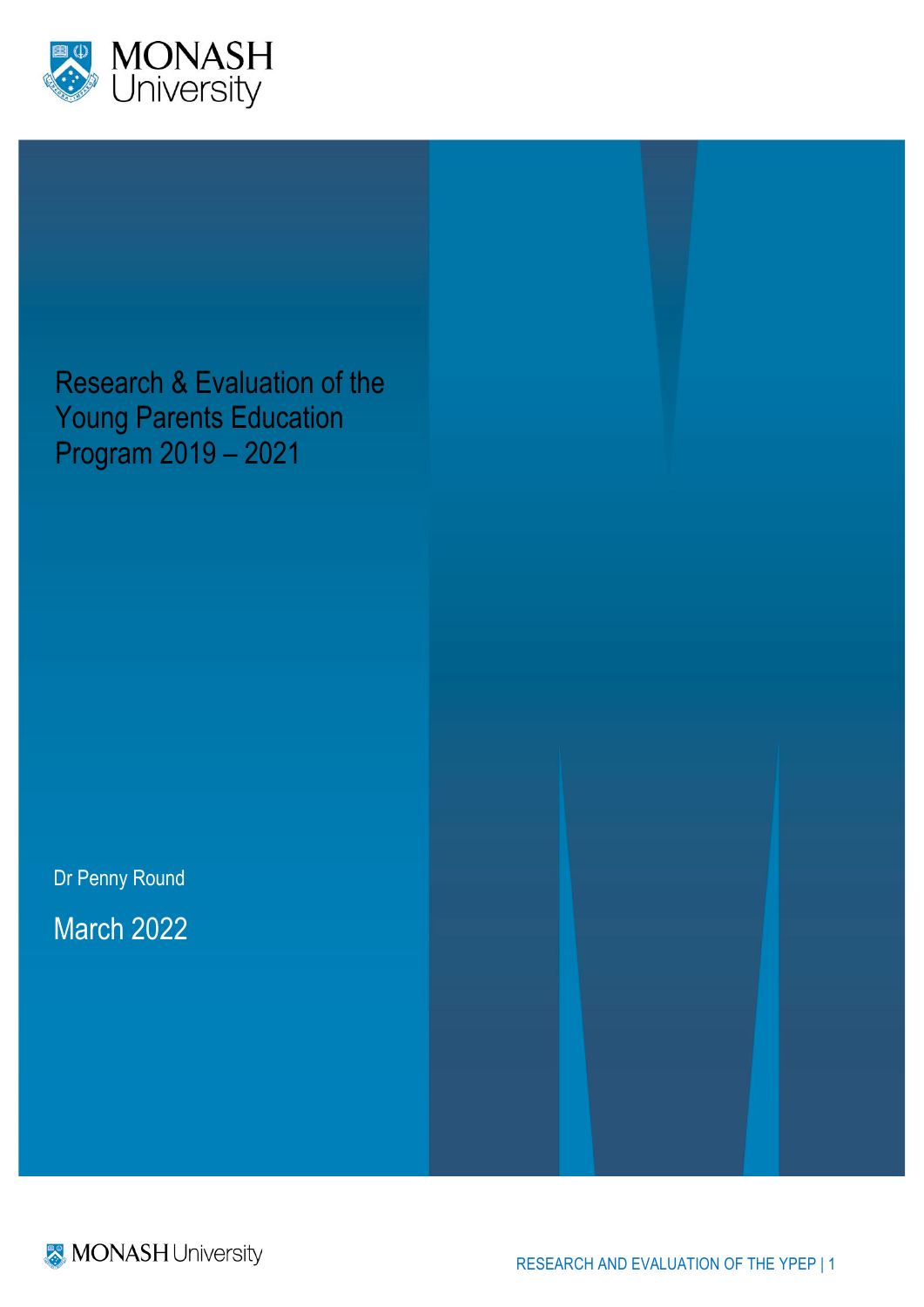# ACKNOWLEDGEMENTS



We would like to acknowledge the support of all those involved in the research process; the young parents, the educators, parenting support workers and the members of the consortium. We would also like to acknowledge the Department of Social Services (Australia) for the funding for this research.

This report was compiled by Dr Penny Round Monash University.

| <b>COMPANY</b>           |
|--------------------------|
| <b>Monash University</b> |
| <b>Monash University</b> |
| <b>Monash University</b> |
| <b>Monash University</b> |
|                          |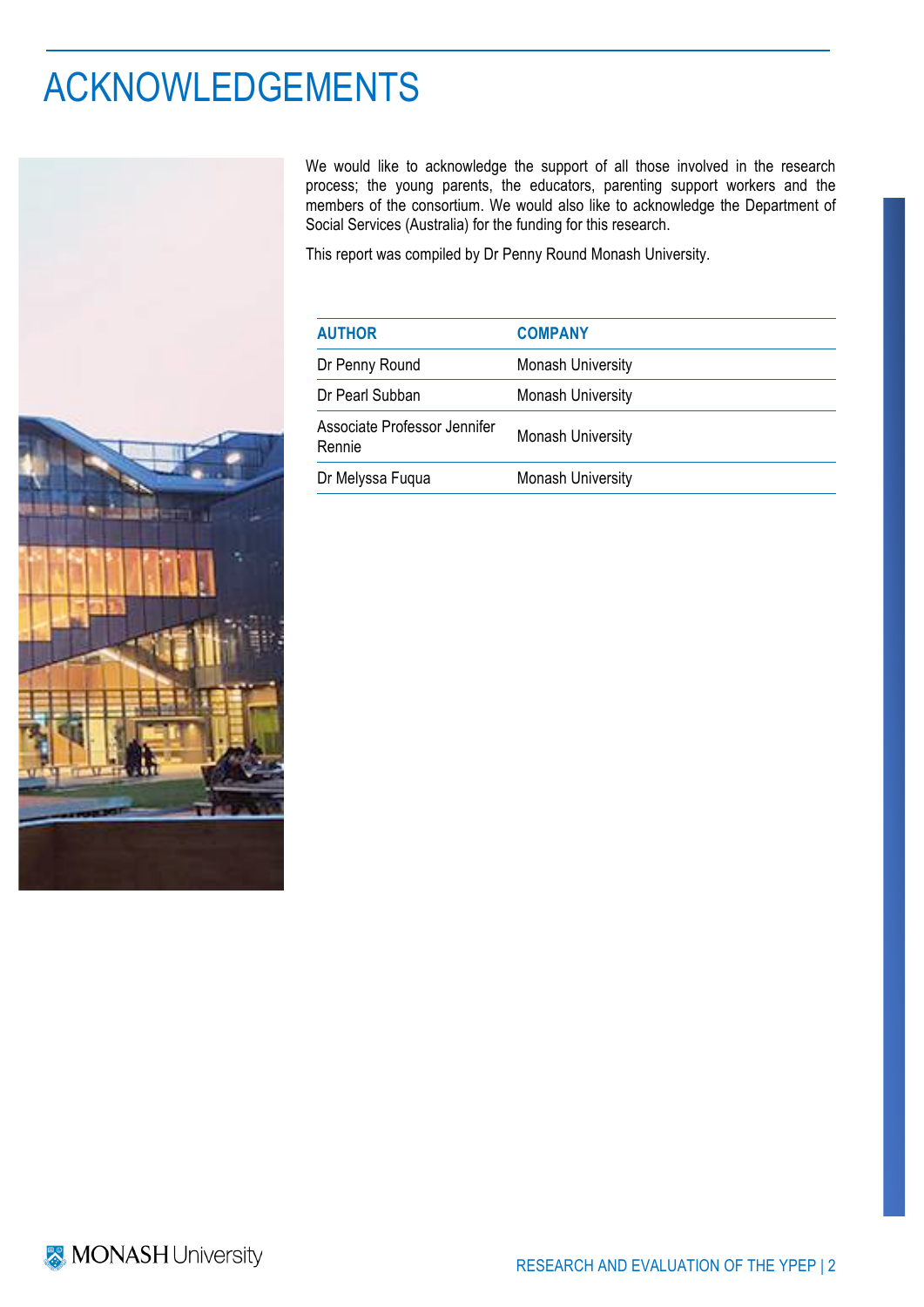# **CONTENTS**

|                                                                                                                   | $\mathcal{P}$  |
|-------------------------------------------------------------------------------------------------------------------|----------------|
|                                                                                                                   | 3              |
|                                                                                                                   | $\overline{4}$ |
| BACKGROUND AND CONTEXT AND RESIDENCE AND RESIDENCE AND RELEASED FOR A STRUCK AND RELEASED FOR A STRUCK OF STRUCK. | $\sim$ 5       |
| <b>REVIEW OF THE LITERATURE EXAMPLE 2008 AND THE SERVICE STATE</b>                                                | 6 <sub>6</sub> |
|                                                                                                                   | 10             |
|                                                                                                                   | 13             |
|                                                                                                                   | 15             |
| <b>CONCLUSION</b>                                                                                                 | 18             |

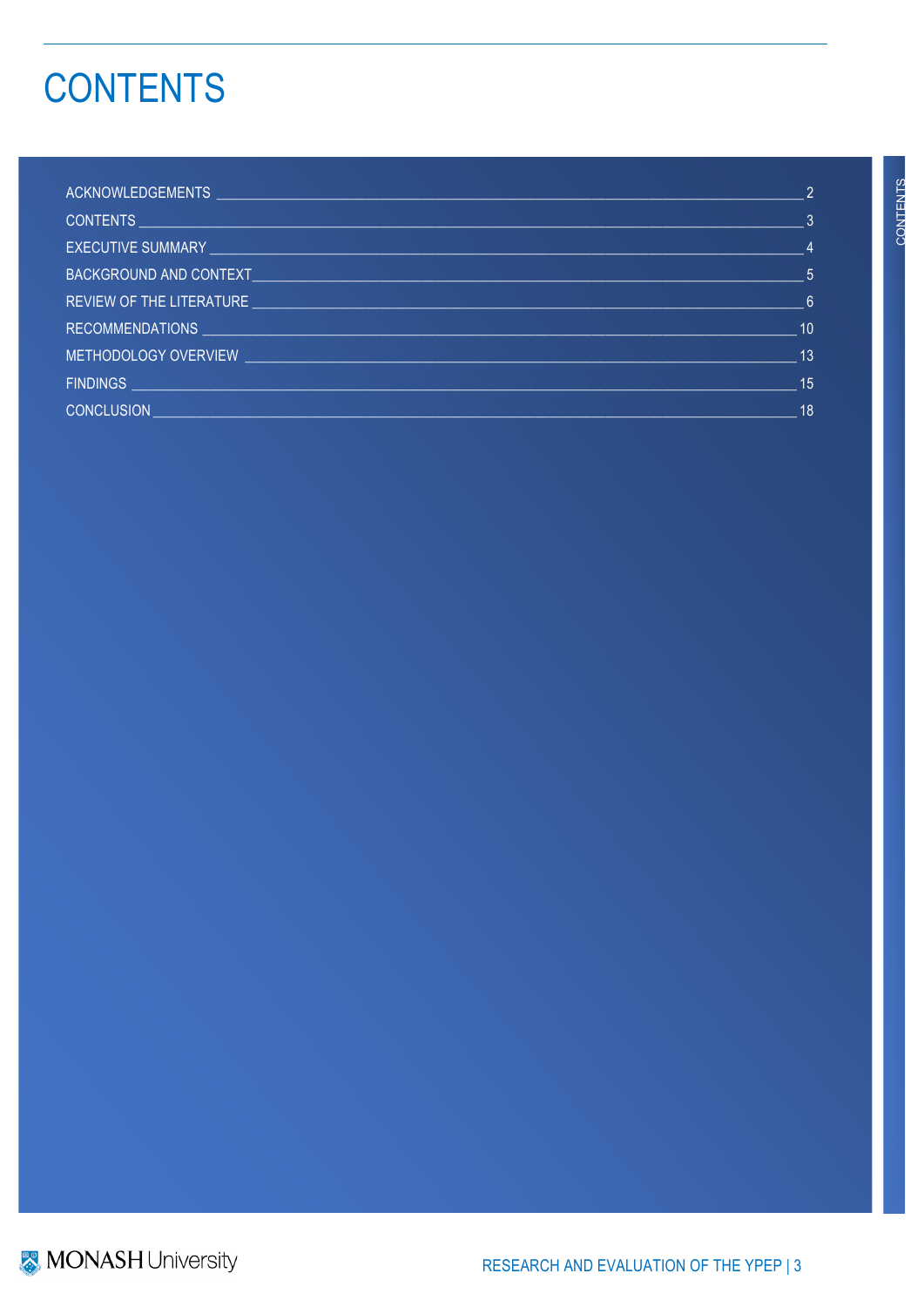# EXECUTIVE SUMMARY

The Young Parents Education Program (YPEP) Learning Hubs provide pregnant and parenting young people, aged between 15 and 21, with an opportunity to complete their education through studying the VCAL (Victorian Certificate of Applied Learning) in a supported and inclusive learning environment. The South East Region of Melbourne has been profiled by the City of Casey, City of Greater Dandenong and Cardinia, as an area of disadvantage. Communities in this region (Cities of Casey, Cardinia, and Greater Dandenong) have recorded low rates of Year 12 completion (16.9%) when compared to the greater Melbourne area. Added to this, census data reveals that the region is home to 1100 young parents (aged between 15 and 21 years of age) (ABS, 2016). Teenage parents present as a vulnerable population and are at risk of becoming socially, economically, and culturally disadvantaged. This report explores factors that contribute to the experiences of young parents within a tailored education program (YPEP), which sought to re-engage them into education and retain them until completion, while also supporting them in their parenting role. As such, it attempts to break the cycles of disadvantage for young parents.

This evaluation utilises a mixed-methodology approach, primarily drawing on qualitative data but also a complementary quantitative survey instrument. This method was valuable in understanding how all of the various stakeholders including the collaborative partners and administrative staff, educators, and the young parents in the Program perceived the Program. Interviews were conducted with the collaborative partners, administrative staff, and educators. The young parents in the Program participated in focus group interviews. Data arising from the interviews were analysed using the process of identifying and coding characteristic patterns or themes emerging (Braun & Clarke, 2006; Creswell, 2009). Thematic analysis of this nature allowed for the identification of specific concepts to guide future iterations of the Program.

Five significant, overarching findings emerged from the evaluation. Firstly, it was important for each student to develop a sense of belonging through the prioritising of individualised support and programs. Secondly, it was evident that the Educator Team occupies a key role in the success of the Program; that they should have a strong knowledge of the VCAL, that they should be flexible with regard to understanding the needs of each parent and the impact this might have on their schooling. Thirdly, the educator should also possess an appropriate understanding of factors that support student wellbeing, as the creation of a nurturing environment is vital for this unique student population. Fourthly, the success of the YPEP depended also on the role of the Early Parenting Support worker. This individual offers knowledge relating to essential parenting skills, nutrition for babies' health, self care and the vital role of mentoring. Finally, the location of the YPEP is also important; it must have ready access to public transport and other services, such as wellbeing support, housing, and welfare advice. On-site resources such as space for the child to sleep, high chairs, cooking facilities, were also important. Underpinning all of these recommendations is the commitment from leadership at the location of the YPEP, for example, the school principal. They need be a strong advocate for the Program, visibly championing those involved, ensuring a sense of belonging for young parents, enabling appropriate resourcing and general support.

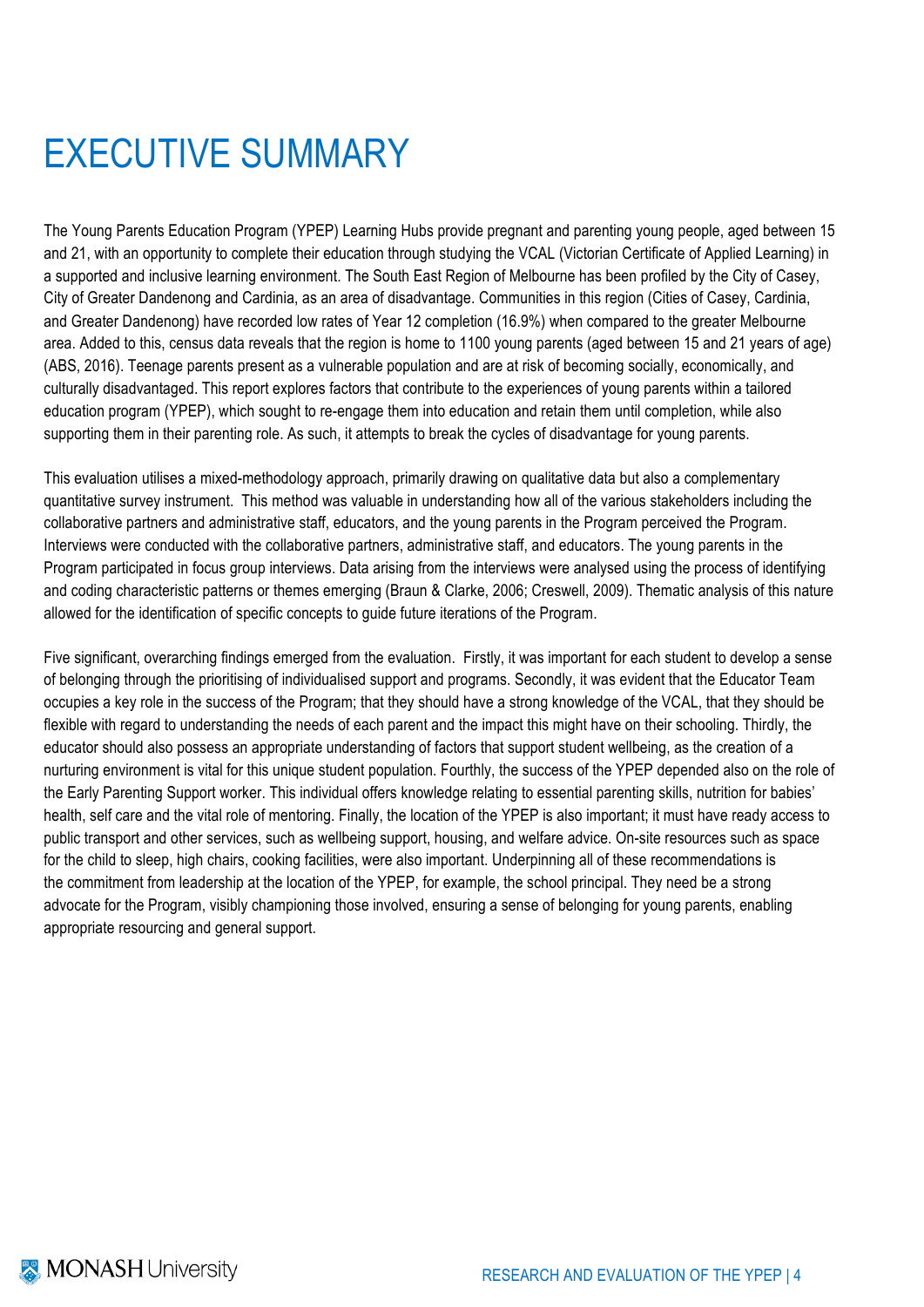# BACKGROUND AND CONTEXT

In the South East Region, there are 1110 (Census 2016) young people with parenting responsibilities, many of them without family or other supports to assist them with continuing their education and obtaining a Year 12 qualification. Without this benchmark level of education, young parents will find it difficult to compete equitably in the labour market, thereby increasing the likelihood of welfare dependency, homelessness, lower levels of health and wellbeing, etc., together with their baby's life chances being severely impacted in a negative manner. The Young Parents Education Program (YPEP) Learning Hubs provide inclusive learning for young parents that increase the possibility for them to re-engage with their education and work toward obtaining an equivalent Year 12 qualification. The YPEP Learning Hubs commenced operation in 2015 in Cranbourne (this was a site established as a trial for the YPEP and closed but will reopen in 2022), with a site opening in Narre Warren (Foundation Learning Centre - FLC) in 2018 and a site opening in Dandenong in 2019 (this site closed in 2020. This site was also established as a trial for the YPEP). A site located at Hallam Senior College opened in 2020.

This qualitative and quantitative study sought to understand how the various stakeholders, including students, teaching staff, and administrative staff experienced the YPEP intending to understand the needs of young parents enabling them to reengage with their formal education, how the YPEP supports the reengagement of young parents with education and what is needed in the education programs to ensure engagement and retention. Surveys were distributed and individual semi-structured interviews were conducted with teaching and advisory/administrative staff involved with the Narre Warren Foundation Learning Centre site and the Dandenong site during 2019, and Terms 1 and 2 of 2021 with those involved with the Narre Warren Foundation Learning Centre site and the Hallam Senior College site. Focus groups were held with the young parents.

The South East Region (SER) has low rates of Year 12 completion illustrated in statistics noting that just 16.9% of young people in Casey, Cardinia, and Greater Dandenong Region (GDR) have completed Year 10 or less. In the light of this, this research report intended to identify effective ways of providing education to young parents and to consider learning opportunities that could become a central and integral aspect of learning in the SER through the establishment of a regional education framework for young parents. This aligns with the clear direction articulated by the Australian Government in its Work Transitions (http://education.gov.au/school-work-transitions) initiatives, that recognises the importance of education and encourages 'young people to complete school and successfully transition to further education, training or work'. This research will document the experiences of young parents in the South-East Region, as they re-enter their education at a YPEP site, understand what is important in developing successful educational programs for young parents who return to education, and inform the development of this and future programs in Victoria and beyond.

Since first involvement with the Young Parents Education Program in 2015, Monash University researchers have sustained a strong commitment to YPEP, through conducting interviews, surveys, running literacy workshops to support the parents in developing their child's literacy skills, membership of the consortium, and through both formal and informal meetings with staff involved at all levels of the Program. Data has been gathered at all sites, including those at Foundation Learning Centre (Narre Warren), Dandenong Skillinvest, and Hallam Senior College. This report summarises the findings of this research.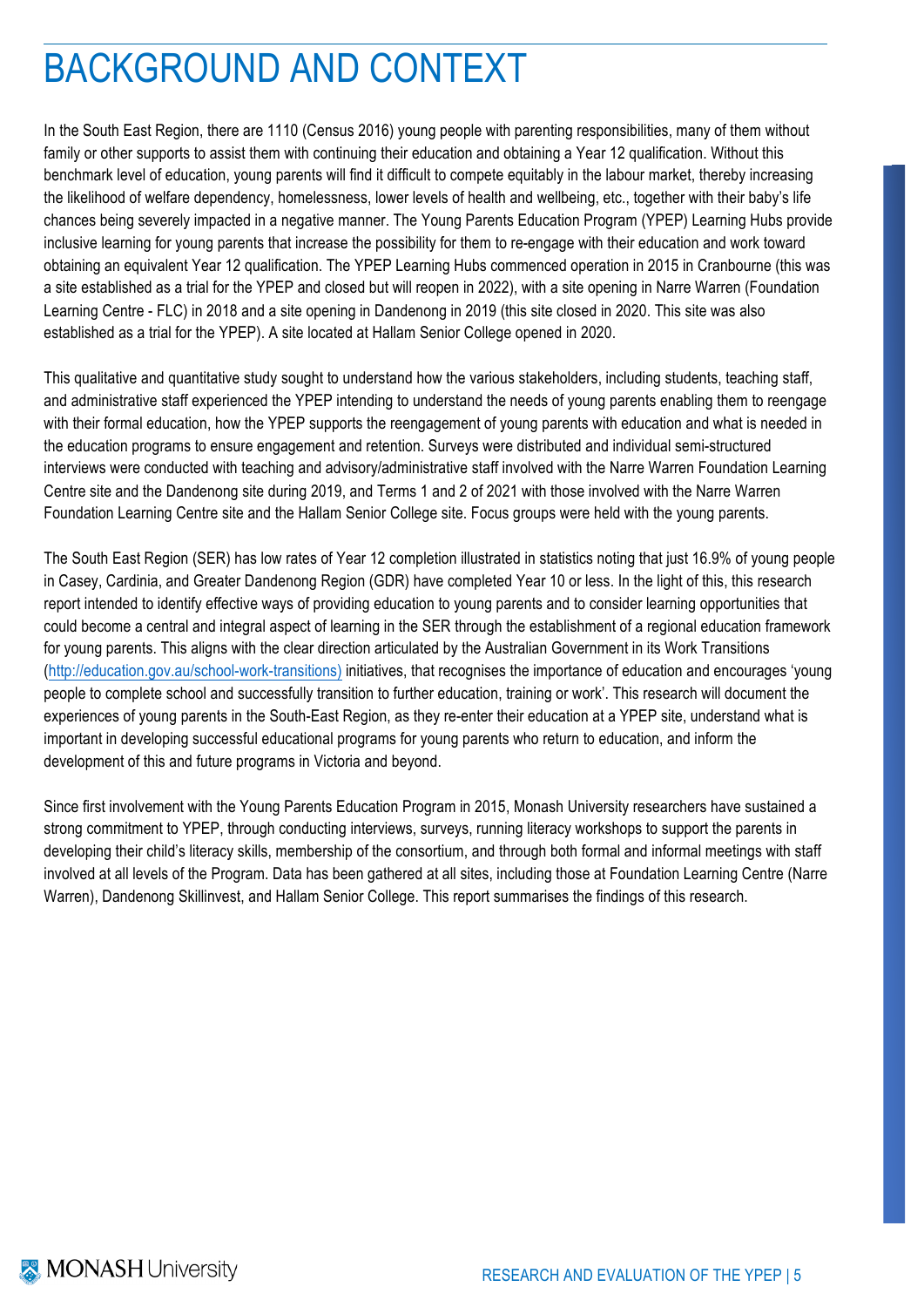# REVIEW OF THE LITERATURE

Returning to a mainstream school can be an intimidating experience for pregnant or parenting teens. They may be surrounded by other teenagers whose concerns may seem inconsequential or trivial, relative to those of teen parents. Many are likely to experience marginalisation, feeling the awkwardness of stares, and fielding inappropriate comments. These young parents need support to re-engage with their education to ensure that their future aspirations can become reality. The rate of teen pregnancy in Australia is decreasing, with births to teen mothers dropping between 2006 and 2017. The majority of these teen pregnancies occur in women living in remote areas, who come from socio-economic disadvantage or identify as Indigenous (Australian Institute of Health and Welfare 2020). It has been noted that there is a cyclical repetition, that those from disadvantaged backgrounds fall pregnant, embedding the existing disadvantage regarding the educational and financial opportunities of these young women. The teenage pregnancy rate of Aboriginal and Torres Strait Islanders is almost eight times higher than that of non-Indigenous women and it is also higher for young women in rural and remote areas and those who have been in out-of-home care. If intervention is not available for these women, the outcomes for the mother and child are poor, including educational attainment, poverty, physical and mental health, homelessness, child protection services, and issues with the law (Australian Institute of Health and Welfare 2020; Pinzon & Jones, 2012; SmithBattle, 2007). The support provided for young parents has been neglected in terms of policy and practice in Australia (Beauchamp, 2020).

Teenage mothers have traditionally been perceived with negativity, with expectations that the pregnancy and birth of their child will only lead them to a pathway of becoming welfare recipients (Ellis-Sloan, 2018). The outlook is negatively positioned for both mother and infant and is regarded as problematic for society (Ellis-Sloan, 2018). However, there is emerging research around the transformative impact of having a child on the life of the teen parent (SmithBattle, 2018). The stereotype that their educational aspirations and their lives are 'derailed' by becoming a mother are widespread, and yet if these teens have family support and access to community support there could be a minimal disadvantage for the teens (SmithBattle, 2018). While these expectations and aspirations may not correspond with those of their non-childbearing peers, they have been increasing over recent decades, yet what they may encounter is 'role conflict' which relates to the duality of their roles as a parent and as a student (Carlson, 2016). While mainstream schools may be inclusive and supportive, they may not be able to address the very particular requirements of the young parents. Their educational needs may require programs that support them academically and also in terms of accommodating their parenting requirements with mentoring programs that offer a tiered level of support, from academic, to social and emotional, parenting skills, and general life and career skill development (Lin et al., 2019; Rowen et al., 2005).

In SmithBattle's (2005) 12-year longitudinal study conducted with 16 teen mothers, she discovered that the birth of a child to a teen mother was not a predictor of their future and for many, it was a chance to reboot their life and work to address previous layers of adversity and become caring mothers, but this does generally require interaction with others supporting them, whether that be a partner, parent, health care nurse or a teacher. These people can have discussions with the pregnant or parenting teens about their future plans, dreams, and goals and encourage them to pursue these (SmithBattle, 2002; SmithBattle, 2005). This support 'when combined with long-term support, advocacy, mentoring, and linkages to resources, creates and sustains new horizons and connections' (SmithBattle, 2005, p. 845) and it is these elements that need to become the necessary layers in an educational program for parenting teens.

Hindin-Miller (2018) describes the school she helped to establish in New Zealand for teenage parents. She acknowledged that pregnancy can be a turning point for girls to 're/assemble' their life (Hindin-Miller, 2018). The school and the early-childhood centre were physically connected so the young mothers could see and hear their children playing. This assisted the communication with child-care workers and helped with breastfeeding, time with babies, and settling of the babies. Transportation was organised to assist the girls and their babies to travel to and from school and social workers were employed to support the young women with issues such as alcohol and drugs, relationships, finances, housing, legal advice, and advocacy when dealing with a number of agencies. Healthy meals were provided and food was often shared and prepared by the young mothers. Dental services and medical checks were also provided. There was a low student-to-teacher ratio and each young parent had an Individual Learning Plan (ILP), which outlined their career aspirations. The school offered regular secondary school educational subjects as well as some tertiary-level programs. Other co-curricular programs were offered, such as sports, cooking, and crafts. Outings were organised with the young parents and their children, relatives were encouraged to join and guest speakers were often invited. They also were supported to complete their driver's licence and firstaid certificates. It was about the holistic nature of the young women and the support they required and by 'challenging and transforming conventional school practices' including supportive relationships with teachers and other staff members, and the time with other young women and children, the re/assembling of these girls' identities emerged through this 'context offering positive narratives about who they could become as young women, as learners and as parents' (Hindin-Miller, 2018, p. 260).

**MONASH University** 

RESEARCH AND EVALUATION OF THE YPEP | 6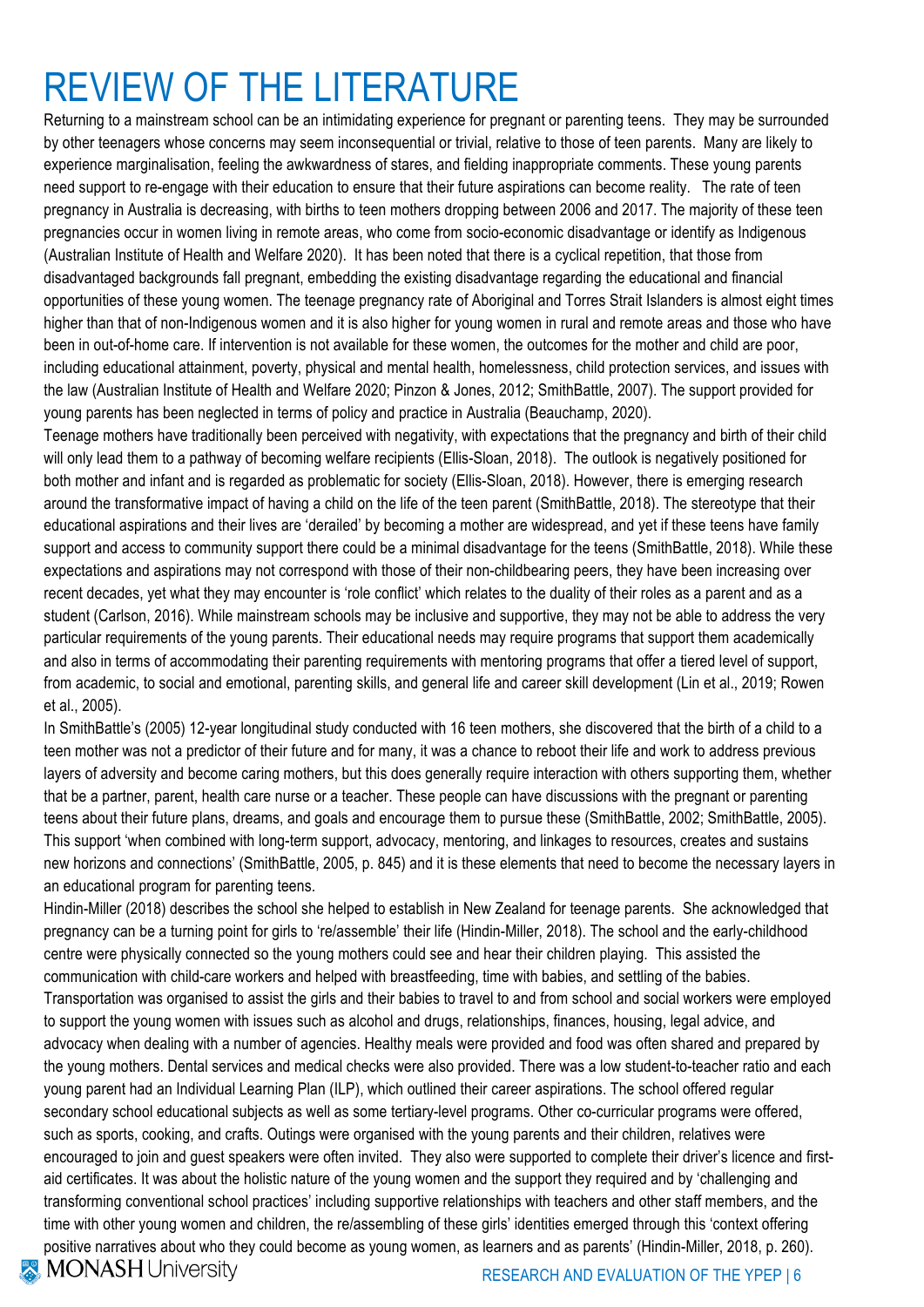The school became a home away from home, sometimes a safe haven.

These programs not only support these young women with attaining their educational aspirations, but it also has broader implications, obviously for the parent and child, but also society (Basch, 2011). These programs are likely to become a conduit for these young parents to find meaningful employment and ensure a better future for both themselves and their children. Intervention programs can be successful in supporting young parents and their children. For these programs to be successful, they need to ideally start during their pregnancy. Additionally, they should adopt a multi-disciplinary and multi-generational approach, build resilience, ensure the accessibility of services, address transport and child care barriers, be culturally appropriate and attend to the physical and mental health needs of the participants. The stigma of accessing welfare services needs to be removed. Young parents need to have social and peer support and a safe place for this to take place. If the young mother does not return to education within six months after giving birth, there is an increased likelihood of another pregnancy within two years (Department of Social Services, 2017). An analysis by the Department of Social Services, suggests that 79 percent of young parents will be receiving income support payments in 10 years and 57 percent will be receiving income support payments in 20 years (Department of Social Services, 2017). Further, 'around 16 percent will remain on income support for the rest of their lives' (Department of Social Services, circa 2017, p. 7).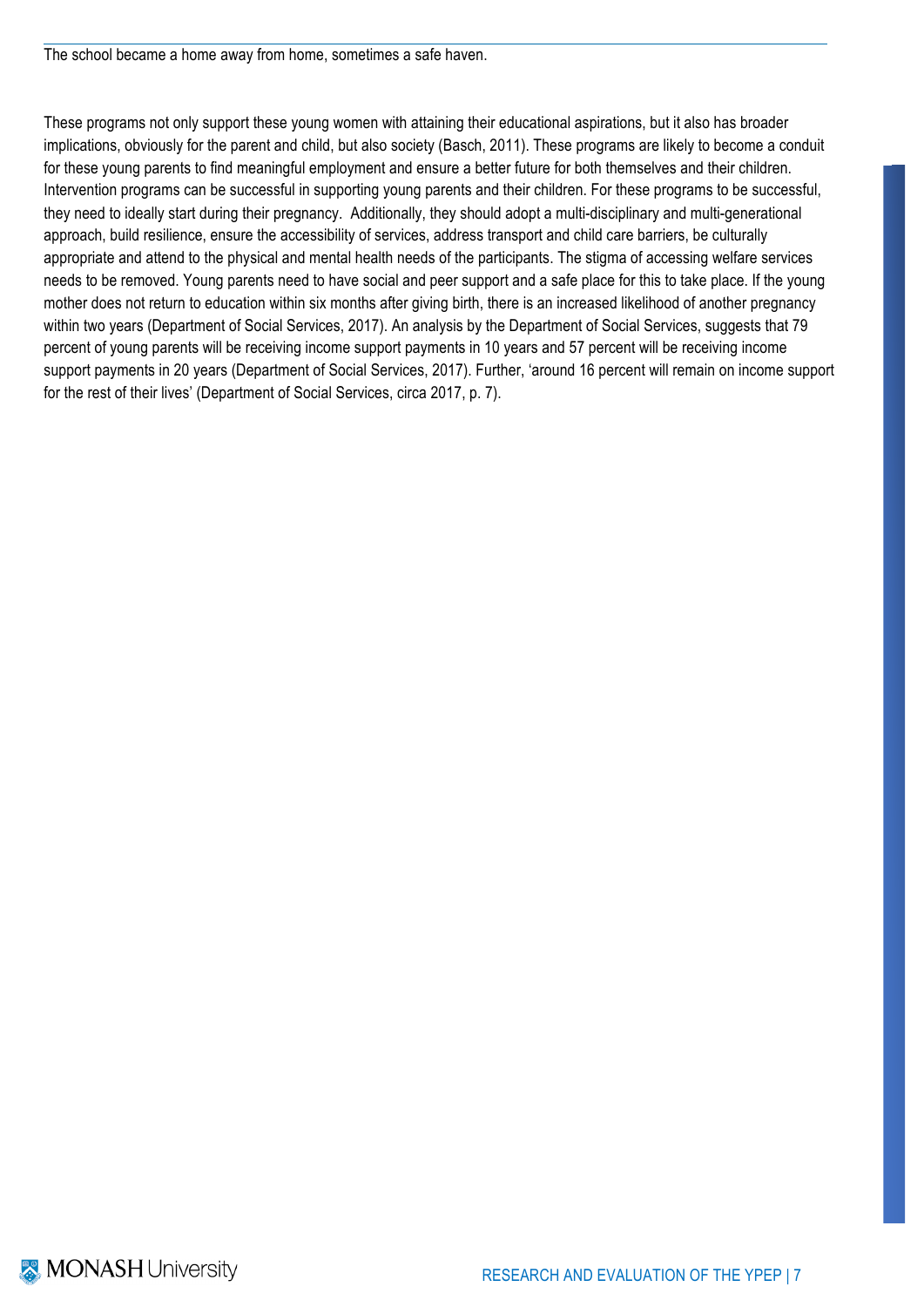### **The establishment of the Young Parents Education Program (YPEP)**

In researching the provision of a supportive educational program for young teenage parents, the research team considered what was needed to support pregnant and parenting teens. Of significance was the need for a safe and supportive school environment, such as that outlined by Hindin-Miller (2018). Traditional schools often do not provide helpful and practical support, such as academic support, health care, child care, and counselling, and their educational needs may be neglected (Roxas, 2008). The background to the establishment of the YPEP was that two pilot programs supporting young parents were operating with short-term funding and the South East Local Learning and Employment Network (SELLEN) was approached to find a solution. SELLEN brought together stakeholders from education, early childhood and development, and local government to consider a long-term sustainable approach. The Young Parents Education Program (YPEP) began at Cranbourne Secondary College as a pilot project. This Program in Melbourne's southeast region offers pregnant and parenting young people with a program that re-engages them into education by offering a flexible learning environment. They are able to have their babies with them until the child is able to walk or is 12 months of age (whichever comes first). As part of the course offered to students, they are able to undertake a Victorian Certificate of Applied Learning (VCAL) course, offering them a pathway to post-school options. Other stakeholders support the Program by providing expertise to enable these young parents to continue their education and to be more prepared as parents. Parent Support is on-site at all times, so while babies remain the responsibility of the parent, the Parent Support worker assists with feeding, changing, settling, sleeping, and modeling.

The Program offers young parents the opportunity to access support and advice from a range of experts about parenting, early childhood development, financial literacy and counselling, mental health, wellbeing, legal, housing, and more (https://sellen.org.au/ypep/).

The establishment of the YPEP Learning Hubs at three sites in the region, is supported by a consortium of committed stakeholders (listed below alphabetically) from education, early childhood development, parenting, health and wellbeing, local government:

Centrelink, Chisholm Learn, Engage, Connect, City of Casey, City of Greater Dandenong, Community College, Gippsland Department of Education & Training Regional Office, Foundation Learning Centre, Hallam Senior College, Headspace, Monash Health, Monash University, Oakwood School, Our Place, SELLEN, and Windermere.

This partnership provides expertise across multiple areas, informing the educational and support programs that will encourage the return of young parents to school, where their babies are cared for, where they engage well and complete Year 12 education while learning about parenting (https://sellen.org.au/ypep/).

YPEP commenced in 2018 at the Foundation Learning Centre (FLC), Narre Warren, a community-based education and human services organisation offering a range of courses. As with the Cranbourne YPEP, it provides pregnant and parenting young people the opportunity to complete their education in a flexible learning environment. Students are able to bring their baby to class, and a qualified childcare support worker is on-site during classes to assist with care. Students undertake a VCAL course, available at the Intermediate and Senior levels. The curriculum includes classes on developing work-related skills, personal development, literacy, and numeracy. Integrated within these subjects are skills and knowledge relevant to young parents. FLC is located in a local community learning facility, overseen by a Registered Training Organisation (RTO). The facility hosts a number of engagement and support programs for at-risk youth with the YPEP situated in an adjacent building. This means there is a level of privacy, reduced noise, and space for the necessary equipment while still allowing for easy access for staff and students. Importantly, the facility is located next to a train station and near major bus routes. There is also an onsite childcare facility.

The student population in the YPEP at any site has a rolling enrolment – students enrol at any time of the year, they may pause their attendance around the birth of their child and are able to complete their certificates at their own pace (subject to VCAL standards and guidelines). While the Program is open to young parents of any gender, no young fathers have yet enrolled. The Program supports students to obtain their Year 12 certificate in VCAL as well as a Certificate II or III in their chosen Vocational and Education Training (VET) course. Students attend their VCAL classes three days a week in a flexible learning environment with their babies and VET courses once a week. In addition to their Year 12 Certificate, students also learn about parenting skills and how to support the literacy progress of their babies. While all staff contribute to this learning, there is a focused session on early attachment facilitated by a qualified practitioner once a week. The Early Parenting support worker is critical to the flexibility of the learning environment, and much of the VCAL content and assessments are tailored to further support the learning needs of the young mothers. Each student has an Individual Learning Plan (ILP) to support them in obtaining their qualifications and "includes consideration of factors such as wellbeing, career planning, parenting, living arrangements, relationships, legal advice, maternal-child health, mental health, learning needs, support networks, study history and any other factor specific to each student" (Student Induction Booklet, 2019, p. 4).<br>MONASH UNIVERSITY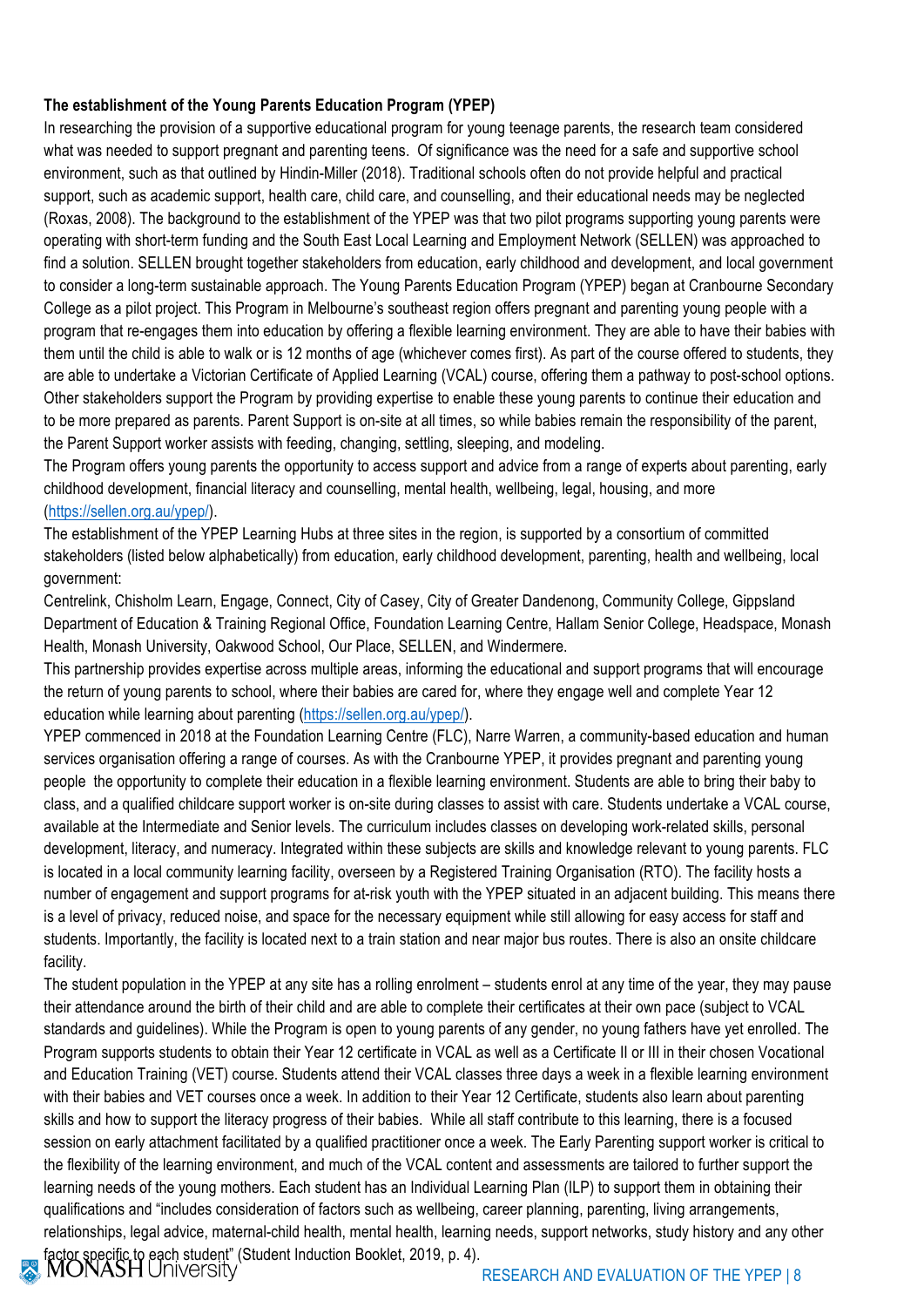The site at Hallam Senior College was established in 2020. It is located within the school and pregnant and parenting young people (15 to 21 years) are able to complete their education through studying the VCAL in a supported setting where babies attend with their parents (until walking or 12 months old, whichever comes first). There are no onsite child-care facilities for children older than 12 months or who are walking. The curriculum is co-designed with young parents and incorporates parenting skills and knowledge. Students attend four days per week, including VET studies, with flexible start and finish times. Students are able to access the physical and human resources located within the school that are available to all students enrolled at Hallam Senior College.

At the time of writing this report, YPEP sites at Cranbourne and Dandenong had closed, although the Cranbourne site will be reinstated in 2022 at Cranbourne Secondary College, which has new leadership and culture, as well as good links to public transport and community hubs. YPEP participants will have access to the physical and human resources located within the school that are available to all students enrolled at Cranbourne Secondary College.

### **Purpose of the evaluation:**

This research report documents and evaluates the YPEP Learning Hubs and will systematically examine, collect and analyse data associated with YPEP activities, characteristics, and outcomes using quantitative and qualitative data to draw conclusions about effectiveness, make improvements and inform future YPEP development decisions.

The Evaluation will clarify:

- Does YPEP support young parents to obtain or work towards a Year 12 equivalent education?
- Does YPEP assist young parents with transitioning to parenthood?
- How does the YPEP model support the achievement of a Year 12 equivalent and transitioning to parenthood?
- What can YPEP Learning hubs do better to engage young parents and offer a genuinely holistic education program?
- What is needed for YPEP Learning Hubs to be sustainable?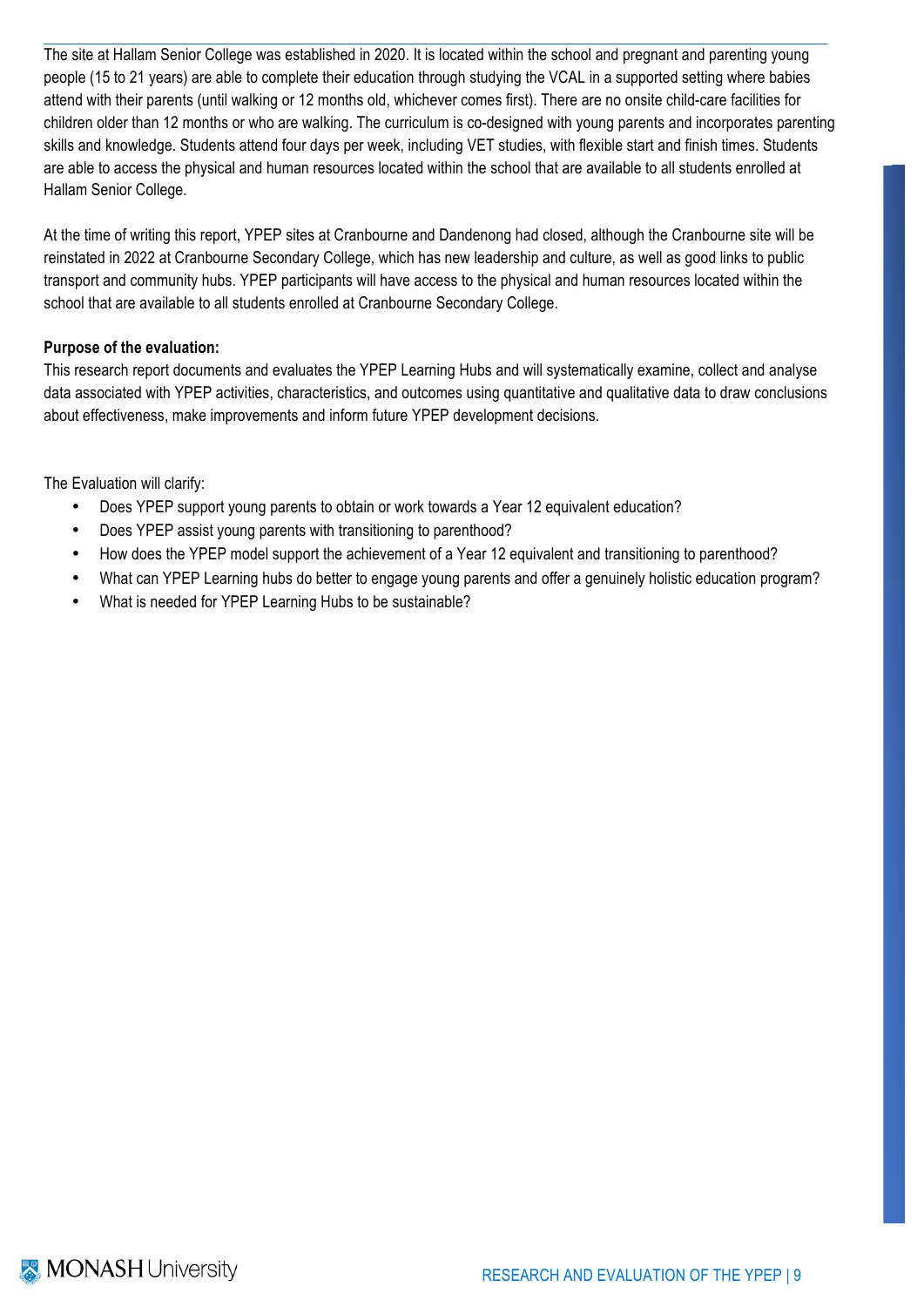# RECOMMENDATIONS

| <b>RECOMMENDATION</b>                                                                          | <b>RATIONALE</b>                                                                                                                                                                                                                                                                                                                                                                                  |  |
|------------------------------------------------------------------------------------------------|---------------------------------------------------------------------------------------------------------------------------------------------------------------------------------------------------------------------------------------------------------------------------------------------------------------------------------------------------------------------------------------------------|--|
| <b>Recommendation 1</b><br>The provision and retention of an<br>Early Parenting Support worker | <b>Rationale</b><br>The Early Parenting Support worker plays a vital role in supporting the<br>educator but importantly, also in supporting the young parents. The<br>Early Parenting Support worker provides care for babies while the<br>young parents are completing schoolwork, but also acts as an advisor<br>and mentor, providing crucial support to the young parents about<br>parenting. |  |

| <b>Recommendation 2</b>                                                       | <b>Rationale</b>                                                                                                                                                                                                                                                                                                                                                                                                                                                                                                                                                                                                                                                                                                                             |
|-------------------------------------------------------------------------------|----------------------------------------------------------------------------------------------------------------------------------------------------------------------------------------------------------------------------------------------------------------------------------------------------------------------------------------------------------------------------------------------------------------------------------------------------------------------------------------------------------------------------------------------------------------------------------------------------------------------------------------------------------------------------------------------------------------------------------------------|
| The adoption of a team-teaching<br>approach to reduce the toll on<br>educator | Educators in the YPEP have the role of education, getting to know the<br>student, individualising each student's program, and leading them to<br>success in their VCAL/VET studies. There is also a well-being aspect to<br>the role of the educator that every educator encounters. Often, the lives<br>and the needs of the young parents and their children can override<br>educational priorities and the educator is compelled to manage these<br>needs, even if this is generally not their area of experience, qualification<br>or role. This can take an emotional toll on the educator, so a team-<br>teaching approach where more than one educator is involved with the<br>YPEP at each setting, would work to relieve this toll. |
| <b>Recommendation 3</b>                                                       | <b>Rationale</b>                                                                                                                                                                                                                                                                                                                                                                                                                                                                                                                                                                                                                                                                                                                             |
| Access to human, support and                                                  | Services such as counselling, financial management, career advice, and                                                                                                                                                                                                                                                                                                                                                                                                                                                                                                                                                                                                                                                                       |

first aid could be included in the overall educational package for young parents. With these services readily available, the educator would be able to prioritise education and the young parents would have easy access to these essential human resources to support them in times of crisis or to assist them to develop and work toward future career goals. These service providers would be trained in their specific field and be able to bracket their role and support and provide professional advice.

| <b>Recommendation 4</b>                                                                                                                    | Each young parent is likely to have unique learning needs, alongside their                                                                                                                                                                                                                                                                                                                                                                                                                                                                                                                                                                                                                                                                                                                                                                                                                                                                                                                                                       |
|--------------------------------------------------------------------------------------------------------------------------------------------|----------------------------------------------------------------------------------------------------------------------------------------------------------------------------------------------------------------------------------------------------------------------------------------------------------------------------------------------------------------------------------------------------------------------------------------------------------------------------------------------------------------------------------------------------------------------------------------------------------------------------------------------------------------------------------------------------------------------------------------------------------------------------------------------------------------------------------------------------------------------------------------------------------------------------------------------------------------------------------------------------------------------------------|
| The provision of a flexible and<br>responsive<br>learning environment that<br>caters to the needs of the parents on<br>a day-to-day basis. | individual personal needs. These both are pertinent factors in ensuring that<br>the young parents are able to engage with their educational program.<br>Therefore, it is essential that they have a 'living' individual learning plan that<br>is developed with them and relevant personnel, is implemented, monitored,<br>evaluated, and is continuously evolving. This also fits within the guidelines<br>of the Department of Education and Training Victoria, as young parents<br>would be identified as requiring extra learning support for students with<br>additional needs (https://www.education.vic.gov.au/parents/additional-<br>needs/Pages/disability-learning-support.aspx). An individual learning plan<br>would form the basis of personalised instruction as their needs will vary.<br>The young parent's needs vary for each individual but also within each<br>individual and for successful engagement in the YPEP the learning<br>environment must be flexible and responsive to each young parent's needs |

financial resources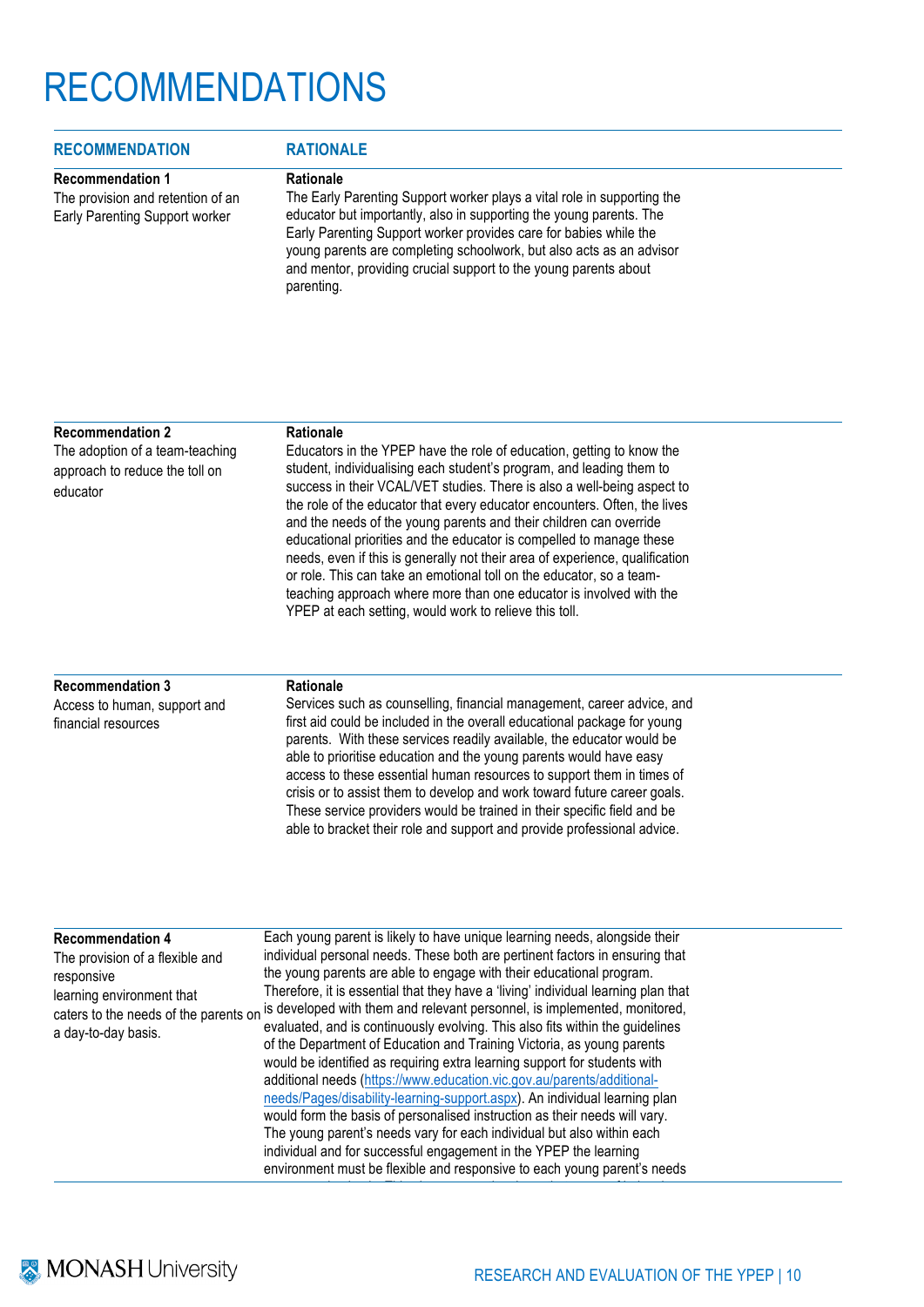**Recommendation 4 – cont.** on an ongoing basis. This also ensures they have that sense of belonging within the YPEP.

#### **Recommendation 5**

The provision of facilities that are appropriate to the daily requirements of the young parents, including the provision of onsite childcare.

#### **Rationale**

Appropriate space is required so the young parent can have sufficient room to put their child to sleep and a separate and yet close space for the babies to be in, while the young parent is working, so as not to cause too much disruption to their studies. On-site resources are also important, in terms of access to high chairs, cooking facilities to be able to heat baby food or to teach nutrition for babies, and space for prams. Onsite childcare is recommended for those children who are walking or over 12 months of age. This will enable the young parent to feel that their child is close enough to them to ensure they are comfortable and able to engage with their studies, but also to allow them easy access to their child in breaks and for breastfeeding or feeding.

#### **Recommendation 6**

Locating the Learning Hub close to public transport and community hubs The provision of facilities that are appropriate to the daily requirements of the young parents, including the provision of onsite childcare.

#### **Rationale**

Most of the young parents are not able to drive as they are not yet 18 or do not have the financial abilities to purchase a car. If their child attends the YPEP with them they often need to catch public transport with the baby and are often encumbered by the paraphernalia of prams, baby bags, etc. If the child is in childcare, the young parents usually enrol the child at a centre close to the YPEP and they have them on public transport with them. This can impact the young parents' engagement with the YPEP, as it can become overwhelming; while the YPEP is supportive if the access to it is not, it impacts attendance.

#### **Recommendation 7**

The provision of professional development for educators and collaboration between centres and other similar organisations

#### **Rationale**

Educating young parents is complex and requires specific professional development for the staff to ensure they are fully equipped to support the educational needs of the young parents. Educators will also need to be prepared to accommodate for the wellbeing aspects that will arise, to know the parameters of their role, and understand the role of the referral agencies crucial to the success of the YPEP. They will also need support to encourage the engagement and retention of the young parents in the Program. Collaboration between young parenting programs within the YPEP and other similar programs enables sharing of ideas, debriefing, and problem solving, leading to the development and implementation of best practices.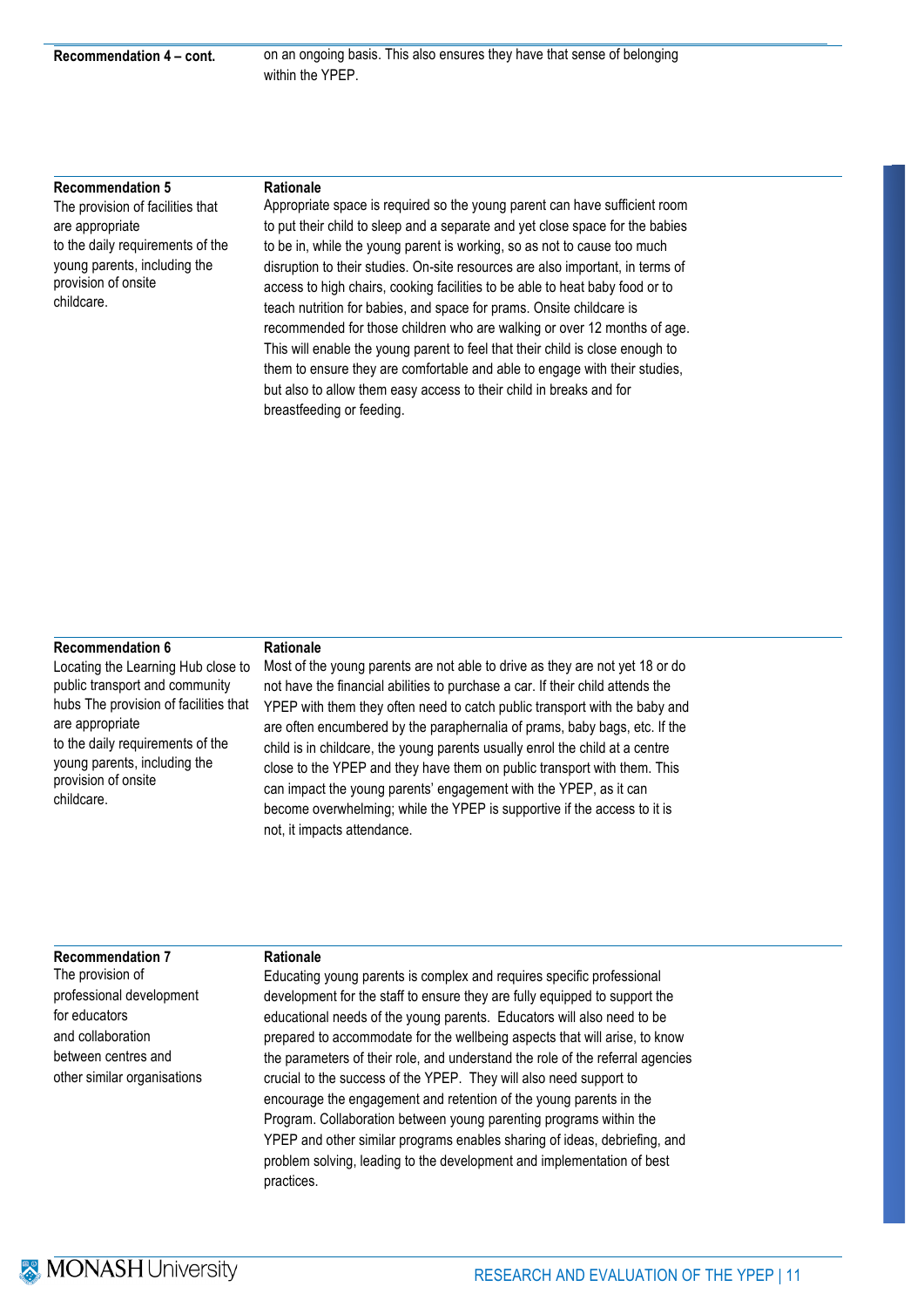#### **Recommendation 8**

The adoption of small class sizes

#### **Rationale**

The optimal learning environment involves small class sizes. This allows for highly personalised learning and also ensures space for the babies and their related equipment. It creates the sense of belonging that these young parents require and ensures their feelings of comfort within the Program. It also encourages their ability to form important connections with other young parents to normalise their experiences as a young parent and a student.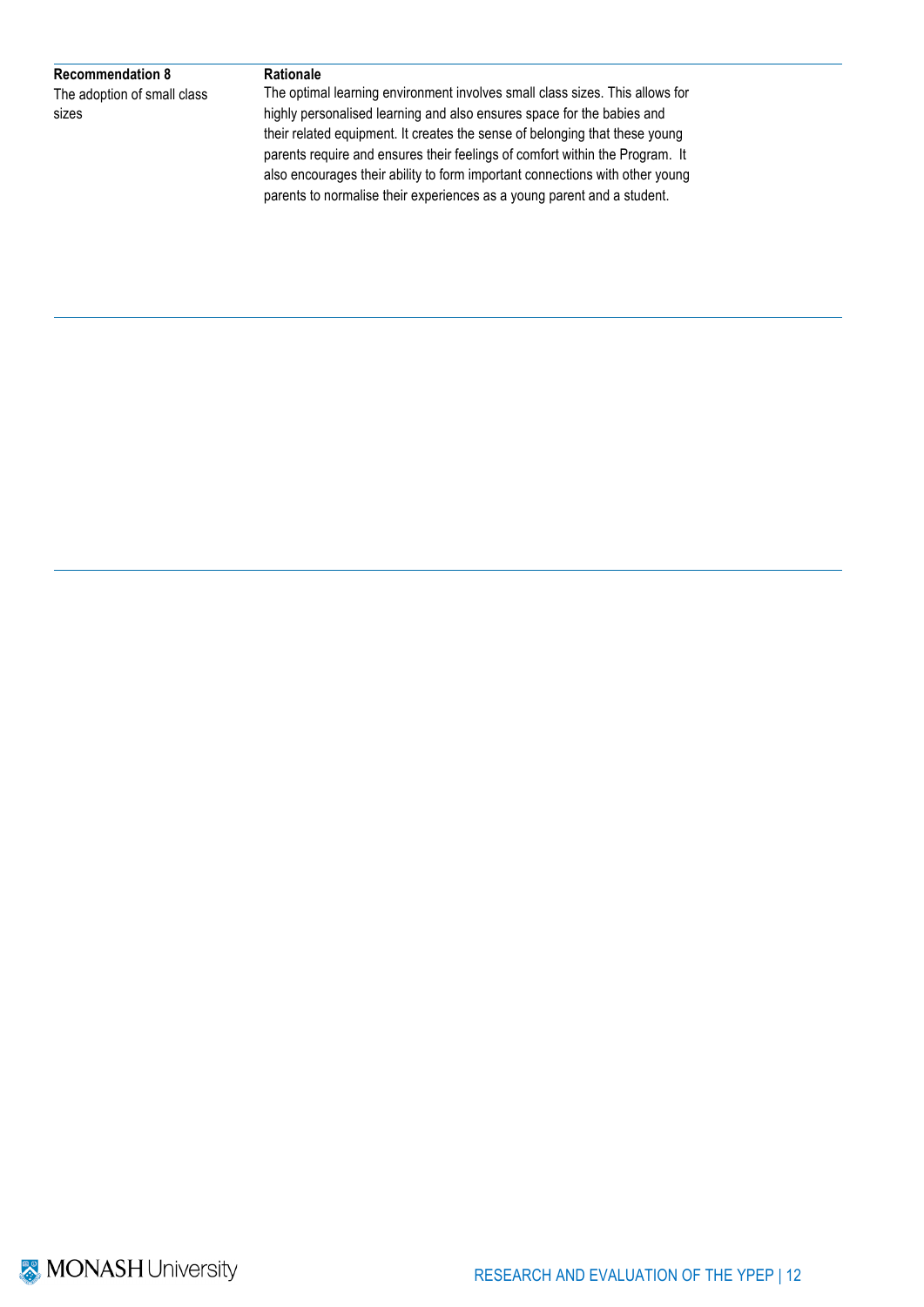## METHODOLOGY OVERVIEW

In this evaluation the researchers wanted to obtain a sense of how those involved with the Program experienced it and as such adopted a phenomenological position. This allowed the researchers to question the way in which individuals experienced the world (Van Manen, 2015). The intention was to try and understand how all of the various stakeholders including the collaborative partners and administrative staff, educators, and the young parents in the Program experienced and perceived the Program. Two sets of individual interviews were conducted with the collaborative partners, administrative staff, and teachers at FLC, Dandenong Skillinvest, and Hallam Senior College. The young parents in the Program were interviewed using focus group interviews. Focus groups allowed for observation, interaction, and more honest discussion among participants (Morgan, 2013). The number of young women present at each focus group varied due to unforeseen circumstances such as sick children. Focus groups with more than four participants were avoided to ensure that the participants did not feel overwhelmed. They were also provided with the option of being interviewed separately or were given the option of journaling ideas that they did not feel comfortable discussing. It is worth noting that none took up these options. The researchers were unable to interview the young parents at Hallam Senior College due to COVID restrictions and zoom or phone interviews were not considered appropriate. One student who had recently graduated was interviewed via phone as she was very keen to participate.

This qualitative and quantitative study sought to understand how the various stakeholders, including students, teaching staff, and administrative staff experienced the Program. Surveys were distributed and individual semi-structured interviews were held with teaching and advisory/administrative staff involved with the Narre Warren Foundation Learning Centre site and the Dandenong site during 2019, and Terms 1 and 2 of 2021 with those involved with the Narre Warren Foundation Learning Centre site and the Hallam Senior College site (Corbin & Strauss, 2008). These semi-structured interviews were loosely directed by a set of questions, which allowed for relevant topics to be covered but allowed for incidental pertinent conversations, while also keeping in mind the desired outcomes of the discussion (DiCicco-Bloom & Crabtree, 2006). Focus group interviews were conducted with small groups of students involved in the YPEP. Questions contained in the interview guide were developed by the research team, after a consideration of the research outcomes of the study. The survey data, observation of practice, interviews with both educators and students, and conversations with other stakeholders, among others, illustrated a model at work and provided significant insight into how to best accommodate the unique learning profiles of the young parents.

Data arising from the interviews were analysed using the process of identifying and coding characteristic patterns or themes emerging (Braun & Clarke, 2006; Creswell, 2009). The phases of thematic analysis as suggested by Braun and Clark (2006) guided the process. The research team began firstly by familiarising themselves with the data from the interview transcripts. At this stage, initial ideas and thoughts were recorded. Following this, initial codes were generated from the interview data. This was followed by a systematic search for emerging themes. A

thematic map was then constructed to double-check if these themes correlated with initial codes. Themes were then named, in **MONASH University** RESEARCH AND EVALUATION OF THE YPEP | 13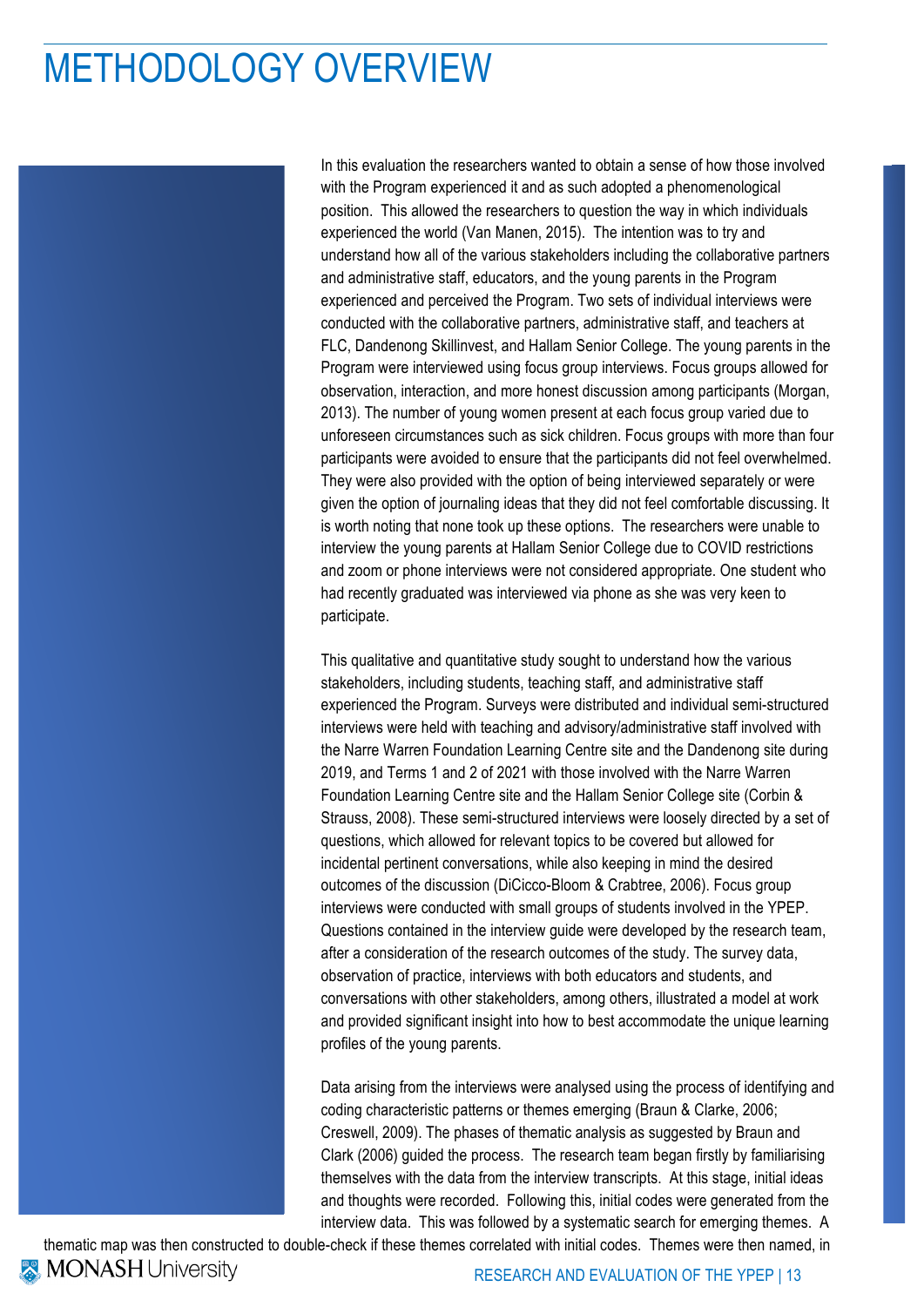relation to developing ideas. Finally, selected extracts from the interviews were drawn as evidence for use in the reporting of the study. The quantitative data was collected in three parts. Firstly, the consortium member survey data was collected through a 4 point Likert type scale ranging from strongly agree to somewhat agree (Strongly agree; Agree; Neither agree nor disagree and Somewhat Disagree). Another survey was crafted for students, where the data was collected through a seven-point Likert scale ranging from strongly agree to strongly disagree. Thirdly, a data survey was developed for educators using a four-point Likert type scale ranging from strongly agree to somewhat agree. The data for all the surveys were analysed by counting the number of responses for each survey question by the participants. Each survey had additional open-ended questions. The responses were thematically analysed. The data was first organised and similar codes were searched initially. Subsequently, the codes were collapsed into themes (Creswell, 2014).

Whilst the nature of this study was largely evaluative and related to collecting data that would assist both the Program designers and deliverers in the ongoing review and improvement of the Program, analysis of the data revealed an interesting perspective on who this group of young parents were, how they wanted to be seen by others and how others involved with the Program saw them. The following presents a discussion of these findings which are useful for others considering designing or implementing similar such programs.

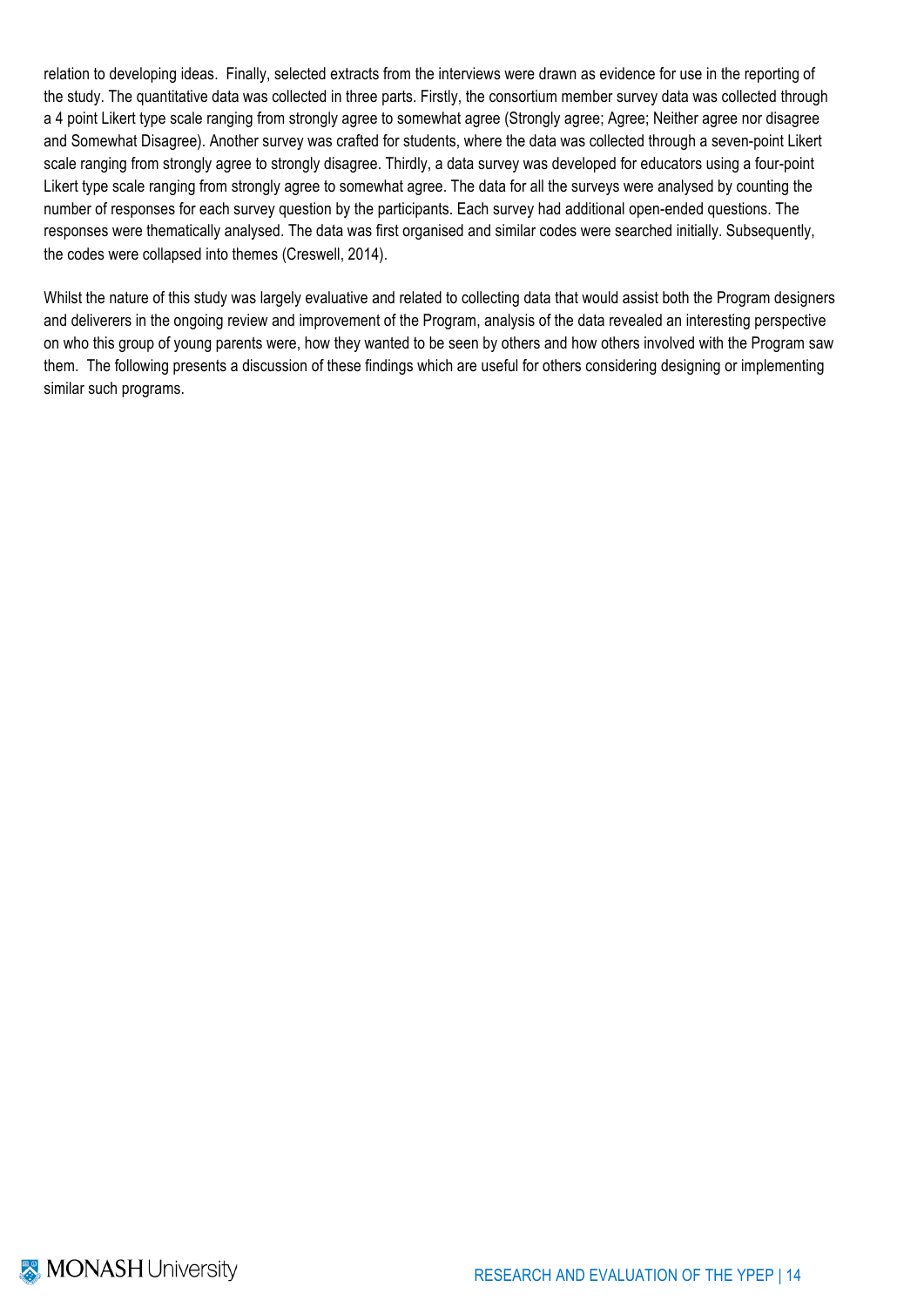### FINDINGS

The purpose of this research was to determine factors that contribute to the experiences of young parents within a tailored education program, which sought to re-engage them into education, while also supporting them in their parenting role. Additionally, the research sought to reflect on the accommodation measures that aligned with the changing needs of young parents. In doing so the study explored the unique characteristics of an education program, which positioned the needs of young parents at the forefront.

**Prioritising the care of the individual student:** It was evident that a strengths-based approach, which involved small class sizes that were more understanding of the needs of students, was fundamental to the YPEP. In this regard, the shared experiences of the participants allowed for effective transition protocols, as young parents were able to share a great deal of camaraderie and commonality. One student commented that:

*"I could go to any school, but I feel like it's more comfortable to be with other mums and stuff. Where you go to a normal school, they all just talk about teenage stuff or whatever, and here I feel like I get along with everyone because they're all mums and so am I."*

In their report, the SHINE group supported this view that it was essential to provide an educational system that was comfortable and non-judgmental for young parents. Reporting on a similar young parents' program in South Australia, the need for a friendly and nurturing culture within the educational environment was viewed as crucial to the advancement of students. Similarly, a New Zealand study noted that the creation of Teen Parents Units (TPUs) improved the educational and life outcomes of young parents by creating spaces where they could thrive, through a re-engagement in education (Kamp et al., 2017). In this context, the researchers reported that students had "transformed" and "benefitted" from an easily accessible educational context, for themselves and their babies. It is evident that successful programs to support the educational initiatives of young parents were successful primarily because of their ability to connect young people in similar circumstances (Bakhtiar et al., 2020; Dickinson & Joe, 2010; McDonald et al., 2009; SmithBattle, 2007). This form of networking of like peers facilitated success, and connected individual students to the initiative (Dickinson & Joe, 2010; Fram, 2005; McLeod et al., 2006; Stiles, 2005).

**Flexibility and Responsivity**: In considering how the Program has accommodated the changing needs of young parents, the research team sought to consider the structure and organisation of the Program. The Program has repeatedly been acknowledged as "flexible" to the needs of the students, with educators, students, and stakeholders reporting that the fluidity of the Program was a significant element. Important to student needs is that the Programs starts with them, rather than a structured curriculum, yet balancing the requirements to complete the qualification. Additionally, the young parents straddle different roles, that of parent and student simultaneously – the Program had to be cognisant of both these roles. Furthermore, many of the participants were keen to advance their skills, and ensure that they were in a stable educational position for themselves and their babies. As such, the Program had to wrap around student needs, being more accommodating and adjusting the learning and teaching schedule to suit individual learners.

The success of the program was evident in one young parent's accolade that:

*"I enjoy coming here. I don't dread it in the morning….It's welcoming…and you feel this isn't a classroom. It just feels like a place you come and learn."*

The dynamic of the classroom is an important fundamental element of the learning environment, as the reward of being among like-minded and empathetic peers is supportive to young parents. Additionally, participants felt supported by the co-curricular elements that support their roles as parents. Previous research with support programs for young parents revealed similar values, and findings, with young mothers, feeling supported, sustained, and heard (Dickinson & Joe, 2010; Watson & Vogel, 2017). A flexible program that emphasised the needs of young parents appeared to have greater success (Dickinson & Joe, 2010; Fram, 2005; McDonald et al., 2009; Stiles, 2005). Networking and relationship forming were particularly relevant for teenage parents experiencing a range of challenges, including the care of an infant with a disability and social isolation from family circles (Fram, 2005; Stiles, 2005). While with YPEP, there is the ability for the young parents to have their own dedicated learning space, they were also encouraged to be a part of the wider community of the school or the learning centre, to feel a sense of belonging, and to remove their feelings of stigmatisation.

Education programs for young parents should be flexible and pliable, accommodating changing schedules, unexpected absences, and being sensitive to the ever-altering needs of the student, as with the YPEP. Initiatives to support young parents who are still at school should demonstrate an understanding of the participants' dual roles, as they juggle parenthood and their

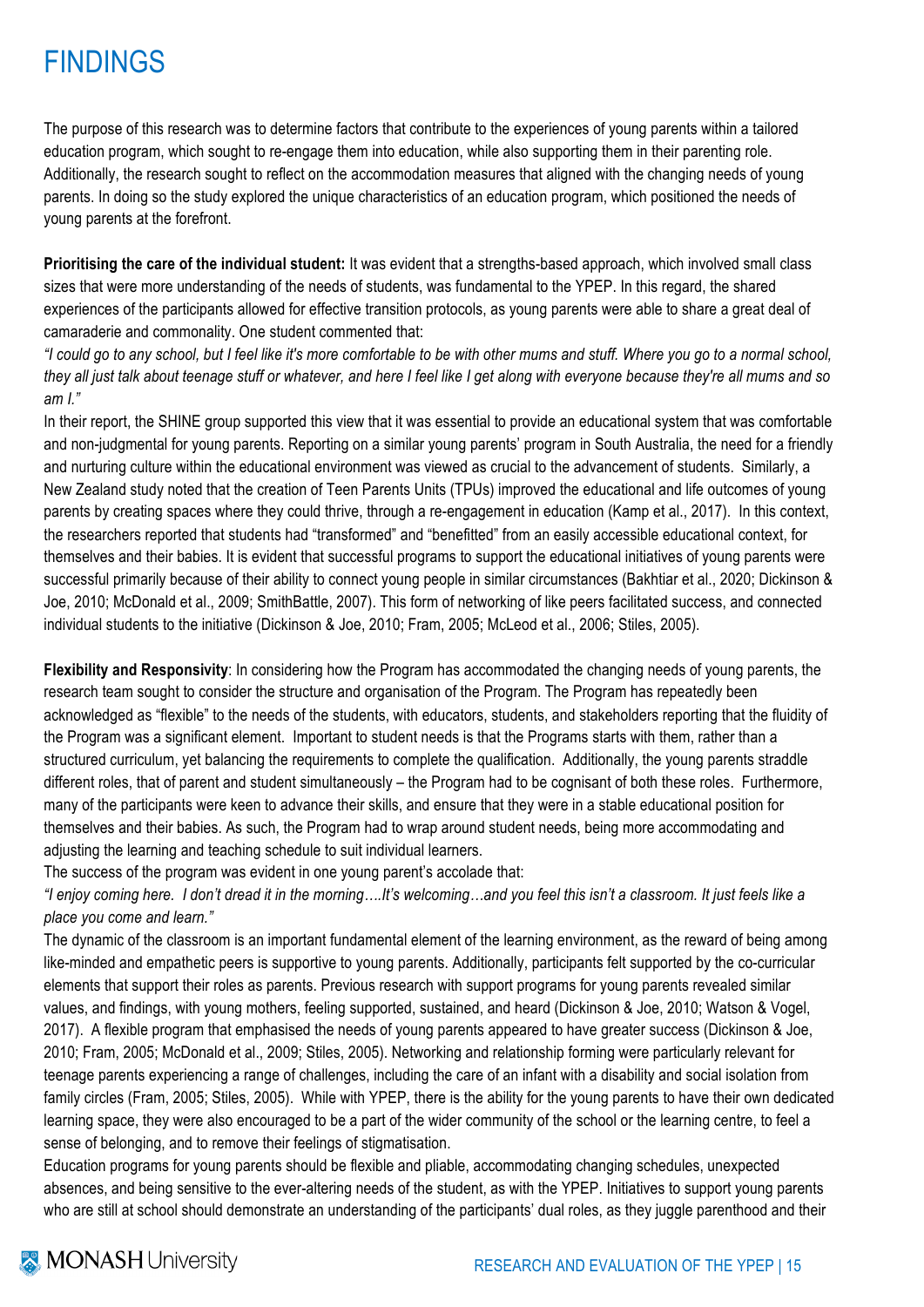academic workloads (SmithBattle, 2006; Stiles, 2005; Watson & Vogel, 2017). Flexible programs such as the YPEP consistently assume two lenses, one which is holistic, and the other which is specific to individual needs will result in greater success (Butler, 2015).

**Optimising the value of the educators:** Experienced educators, with a strong knowledge of the VCAL and student wellbeing, were viewed as crucial to the Program. Yet, this role had its complexities, as the educator's primary role is to focus on the curriculum and yet considerable time was focused on the wellbeing needs of the parents, which pulled time away from the curriculum and also took an emotional toll on the educators, who were not trained counsellors. Educators were vital to the success of the Program, as it was crucial for them to build a strong rapport with the young parents while maintaining their professional boundaries. The personality and mindset of the educator and the support are essential to the success of the Program and of how participants respond. Professional support, especially, is perceived as a primary factor that facilitates the Program's success (Stiles, 2005). A team-teaching approach would likely reduce some of the stressors placed on individual educators and enable regular debriefing and brainstorming, which could work to support the educators and sustain their involvement with the Program.

Another crucial layer to the success of the YPEP was the role of the Early Parenting Support worker. They offer knowledge relating to essential life skills, stress management as a parent, nutrition, health and the vital role of mentoring, and the incidental learning associated with this role (Stiles, 2005). A Tasmanian report on teenage parents reflected on "mentors" rather than "educators" within the context of parenting programs and the role of the Early Parenting Support worker most certainly acted as a mentor and was perceived as that by colleagues and by students (Bakhtiar et al., 2020).

In this context, inclusivity is facilitated largely through the educators, the support staff, and the networks, which maintain programs for marginalised young people. The demeanour and investment of the educators within young parent support programs, according to research, are pivotal to its success. Research demonstrates that it is not just academic support that is sought in this context, but other forms of sympathy, empathy, and nurturing (Stiles, 2005). Staff and supportive service providers, who acknowledge the individual journeys of each student are likely to foster greater resiliency among the young parents in their care (Bakhtiar et al., 2020; Watson & Vogel, 2017). The educators and the Early Parenting Support worker were viewed as critical people to the success of the young parents involved in the YPEP.

**The location of the educational centre:** The location of the YPEP was viewed as important to the willingness and accessibility of young parents to attend and to be engaged in their learning. Attendance can be an issue with the young parents, as they may have a child who is unwell or meetings with external people, such as the maternal health nurse, so ease of accessibility to location or lack of ease, can contribute to fluctuating attendance. Some students were catching more than two forms of public transport with their babies; one student caught three buses and two trains.

Reporting on a similar program in Victoria, the Australian Institute of Family Studies (2014) reiterated the need for an appropriate location, which would serve the needs of young parents. The geographical location is a significant consideration in a program of this nature, as it should be contextualised within a local area with easy access to resources, appropriate networks, and access to transport (Australian Institute of Family Studies, 2014). In order to increase the connectedness of the young parents, the Program should be accessible, and within their physical networks. Similarly, a report on parenting programs in the Australian Capital Territory noted the importance of location and positioning of support programs for young parents (Butler, 2015). The report in this location implies that situating parenting programs within an appropriate setting is likely to reduce stigma and create greater normality for the parents.

**Accessibility to on-site assistance:** The employment of an on-site Early Parenting Support worker facilitated care for the babies, responding to an essential need of the young parents to be able to have their babies alongside them during their study. Furthermore, the effective modeling from staff allowed for students to feel quite supported as young parents, and more holistically as individuals within a vulnerable population. Nutrition and support with settling the baby are examples of the additional role of the Early Parenting Support worker and each participant in the research commented on the importance of this role. Access to the Early Parenting Support worker is crucial to the success of the Program. The success of the on-school site at Hallam Senior College revolved around the ability of the school to be inclusive of the young parents and the staff involved in YPEP and to embed them within the school and provide access to all the facilities available to each student and staff member. Due to the complex nature of the needs of some of the young parents and the importance of them having ease of access to wellbeing support, the addition of a dedicated wellbeing staff member on-site would add to the success of the Program.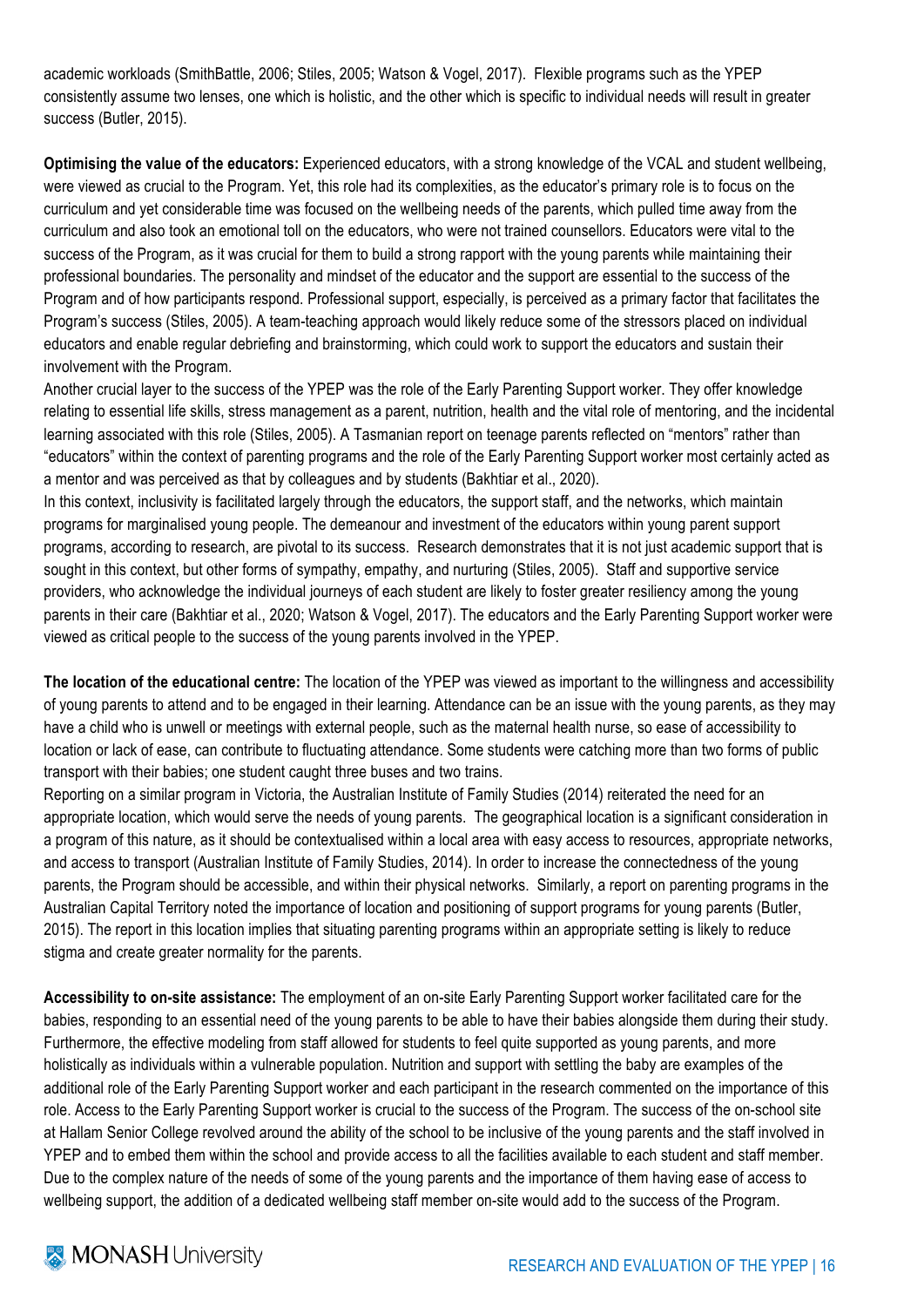**Co-curricular activities and support networks:** Preparing the young parent for a work-life was seen as crucial to their learning and equipping. A young parent referenced the "opportunities" she was given since joining the Program, and that she appreciated the *"information about organisations…that help us with housing and food…"*. Young parents are likely to experience anxiety over the days that lay ahead, so enabling them through a provision of links and networks is important to the cohesive functioning of the Program. Access to services that can support those who need housing support, domestic violence support, and career guidance are essential for the success of the young parents involved in the YPEP. Again, the need for "early childhood development specialists", the Early Parenting Support worker, and their expertise was seen as critical for success. Support networks for young parents facilitated discussion of common fears, participation in activities and generally acting as a progressive spur (De Jonge, 2001; Niven & Dow, 2016; SmithBattle, 2007). The YPEP provides opportunities for interaction while equipping the young parents with much-needed information for their lives outside the educational context (De Jonge, 2001; Dickinson & Joe, 2010; McDonald et al., 2009; Stiles, 2005).

**Personalised learning:** Learning and teaching programs that accommodate the needs of young parents are unique in themselves, however, the research team was mindful of the individual elements that distinguished the YPEP from mainstream teaching. In this regard, students noted the "comfort" and "familiarity" of sharing a learning space with other young parents who were empathetic and sympathetic to their needs and circumstances. Additionally, the personalised nature of the YPEP, as one student jestingly described it, as *"you have a teacher in your face all the time",* was an important feature that facilitated individualised instruction. However, students often thrived working at a pace that was comfortable to their needs, without the rigidity of *"you have to do this and you have to do that".* In this regard, an adaptable and adjustable learning program was crucial to the needs of the students.

Individualised programs are better positioned for success as they are likely to meet the unique needs of individual young parents (Butler, 2015; National Research Council, 2004; Watson & Vogel, 2017). Young mothers are often motivated to succeed since they want to create a better future for themselves and their children, so in this context, encouraging them individually helps them overcome hurdles and gives them the courage to persevere (Watson & Vogel, 2017). Watson and Vogel (2017) in their American study of teenage mothers reflected that pregnancy sometimes acts as the spur for some students, transforming them from fearful to confident, as they realise so much more is at stake, and this was the case with YPEP with four of the nine students at the Hallam location graduating with their VCAL in the first year of the Program at the school, even with COVID as a factor. Of the other five students, two more have now graduated and the other three are on track to graduate mid-2022. At the FLC location, two students graduated in 2020 and four graduated in 2021. These are great successes. Personalised instruction, within a supportive and nurturing environment such as the YPEP, is more likely to increase the educational outcomes of young parents (National Research Council, 2004).

The curriculum adjustments and modifications are also an important consideration, as these need to constantly be reshaped to suit different student needs. The adaptability of the curriculum is crucial especially since young parents may have time off from school to attend to their babies' needs including doctors' appointments and post-natal care appointments. Teachers recognise that the young parents want "routines" and "a bit of structure", but they also want it to be "relaxed" to suit their changing circumstances. Research supports the premise that a supportive and responsive curriculum is central to the success of educational programs for young parents (Watson & Vogel, 2017). Smaller class sizes which are more accommodating of student needs, having the Early Parenting Support worker and child care services alongside formal educational programs, and the individualisation of the pace of such programs, are lauded as key curricular modifications for success and this is embedded within the YPEP (Watson & Vogel, 2017). Additionally, accommodating student needs through flexibility with attendance, providing alternate pathways as appropriate, and modifying their curriculum, is pivotal to the success of teenage parents in support programs (Watson & Vogel, 2017).

**Nurturing environment:** It is evident that the nurturing nature of the environment and the individuals involved, are important factors, optimising the success of YPEP. Likewise, the ability to have their babies with them or near them during class time, was an important comfort and security factor for the students, along with the support of the Early Parenting Support worker. One young parent noted that *"it's good that you can bring your baby to school with you"*. The YPEP has facilities for babies, which assists in the education of the student, and assists with their wellbeing, as their baby is within reach, and can be attended to during the academic day. YPEP caters for young parents to bring their baby with them until the child is either a toddler or turns one year of age, but while the Foundation Learning Centre has access to childcare facilities, the Hallam Senior College site

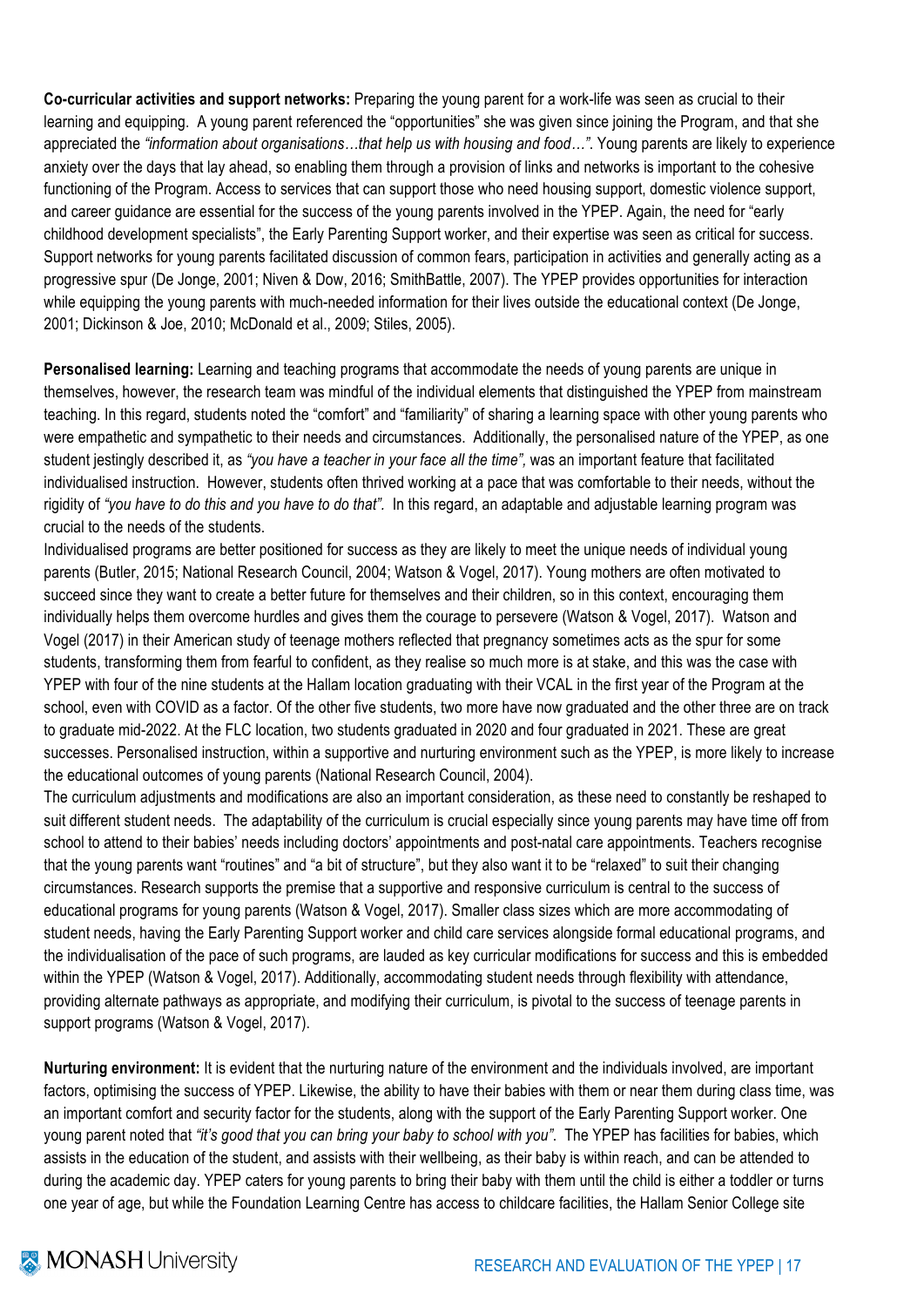does not and access to a convenient child care facility would enhance the YPEP at this location and any other site, as it is important for the young parents to have their child near to them while they study. At the Foundation Learning Centre, one educator commented that the parents can easily pop out and visit their child and also access other on-site services, whereas this was not an option for those at the Hallam site, who had no ease of access to childcare.

On-site resources are also important, in terms of access to high chairs, cooking facilities to be able to heat baby food or to teach nutrition for babies, space for prams and the baby to sleep, and a separate and yet close space for the babies to be while the young parent is working, so as not to cause too much disruption to their studies.

Young parents as students differ from their mainstream counterparts and therefore require a more adaptable and malleable teaching and learning program. In this regard, resources and facilities are not restricted to just teaching and learning programs but are likely to draw on the wider supports of the community. Strategic partnerships with community groups and governmental organisations are deftly incorporated into the learning programs, creating an adapted and modified curriculum that is better suited to their unique needs and this is an important element of the YPEP (Dickinson & Joe, 2010; McDonald et al., 2009; Stiles, 2005). The YPEP has evolved over its life and lessons learned have been embedded in iterations. Continued involvement of external organisations is required to support the sustainability of the YPEP. The inclusion of students with diverse learning needs is one of the many foci of the Victorian Department of Education and Training and this is one of the many important partnerships needed to ensure that these disadvantaged students have their needs accommodated. The role of the educator and the person who fills that role and support for them is vital, along with the individualised planning and differentiation and wellbeing support. Parenting support from the Early Parenting Support worker is also crucial. The location must be a factor for ease of access and sustained attendance; inclusion within the local environment for both staff and students and access to physical and human resources are required to add to the sense of belonging.

### **Challenges of the Program:**

- Time has been mentioned as a challenge for the educator. A great deal of time is consumed by the educator managing welfare issues rather than educating. Additionally, educators required time to complete the associated paperwork that comes with the nature of the student population required for compliance measures. Teachers need more time for meetings across centres and to develop curriculum and visit other programs. The role of the educator is crucial to the success of the Program, however, there is a relatively high turnover rate of educators. Efforts should be made to ensure a degree of consistency with teaching staff as this is likely to create stability and security for the vulnerable population they are serving.
- Professional development is fundamental to the success of the program, yet there are limited professional development opportunities available in the area of accommodating the needs of young parents through a focused educational program.
- Student attendance also emerges as a potential challenge since the unique positions of the students result in fluctuating attendance, resulting in a subsequent impact on the consistency of the YPEP.
- Sustained funding and resources also present as a challenge since the location, space and facilities need to be appropriate for the cohort and ongoing appropriate levels of funding are required to ensure the sustainability of the Program.
- Efforts should be made to reduce levels of stigmatisation by running the Program within a wider educational setting so students experience a degree of normality.

### **CONCLUSION**

The YPEP has continued to develop under the strong leadership of Mary Tresize-Brown and through the various iterations has continuously been improved. The many variables that are required for the success of the YPEP revolve around appropriate resourcing, both human and physical, and location. Returning to education can be challenging for young parents. They are balancing their roles as a parent and as a student. Stigmatisation, marginalisation, and isolation could occur. Additionally, their individual needs vary. They need to enjoy a sense of belonging that this Program can and does provide. The Program requires that the educational and personal needs of the students are considered and this is accomplished through individualised programs and pathways. The location of the learning hub needs to be carefully considered. They should be accessible to public

### **X** MONASH University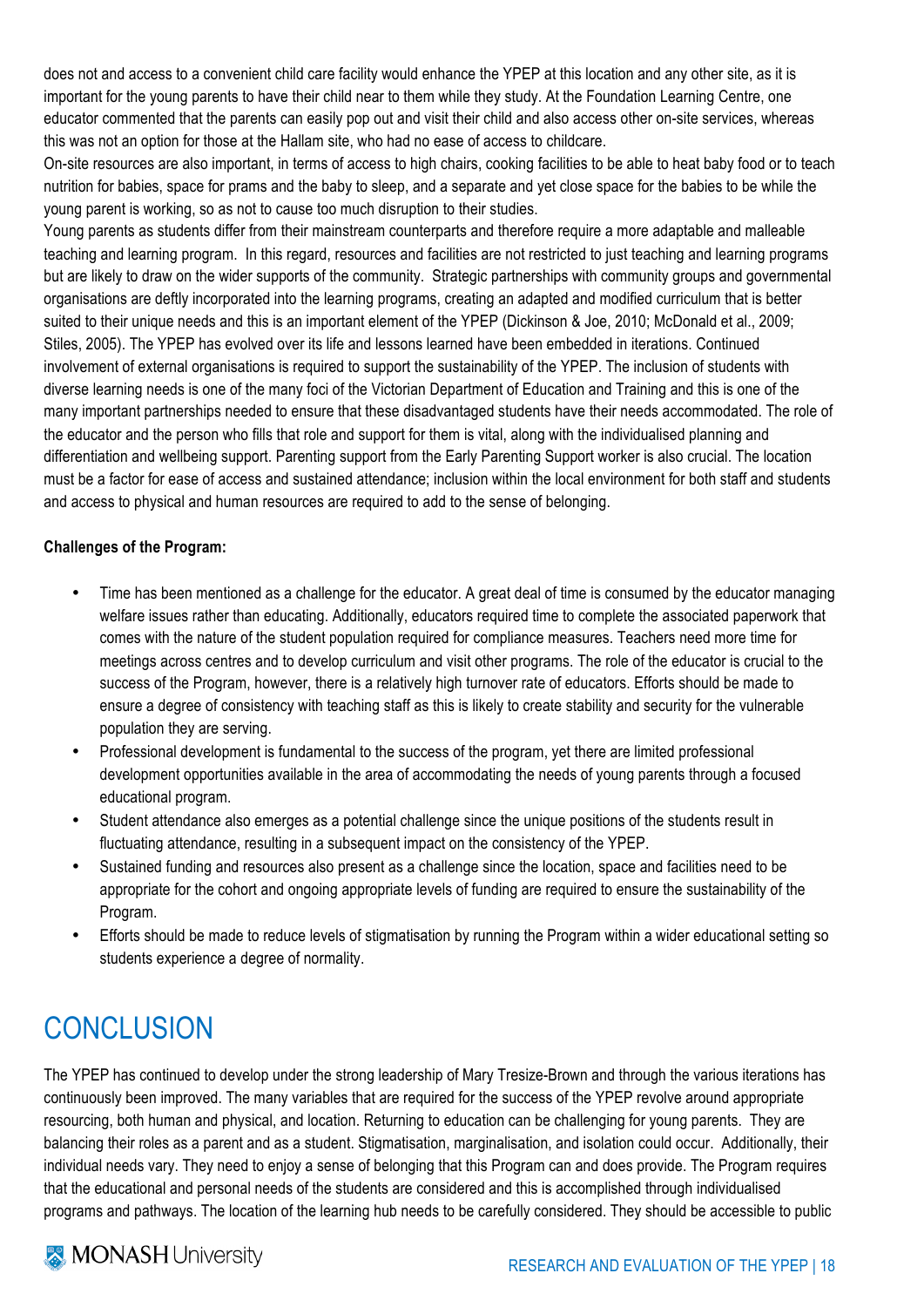transport and to other community resources, to ensure ease of accessibility for the young parents. The retention of the Early Parenting Support worker is vital for the support for the educator, the young parents, and their children. Onsite childcare would also be an enabling factor in encouraging the return to education for the young parents. The Young Parents Education Program is certainly encouraging young parents to return to education. As an initiative in the South East Region, it supports them in their formal education, while cultivating parenting skills to serve them in the present and the future as parents. More locations should be established and the support of mainstream secondary schools should be sought to ensure that the young parents are just another student group who should have access to a quality education.

### **References**

- Australian Bureau of Statistics, Retrieved from, *http://www.abs.gov.au/ausstats%5Cabs@.nsf/0/8668A9A0D4B0156CCA25792F0016186A*?Opendocument
- Australian Institute of Family Studies. (2014). Connecting young parents. *Accessed from: http://www3.aifs.gov.au/institute/cafcappp/ppp/profiles/la\_connecting\_young\_parents.html*.
- Bakhtiar, A., te Riele, K., & Sutton, G. (2020). Supporting Expecting and Parenting Teens (SEPT) Trial—Independent Evaluation. *Report for the Peter Underwood Centre for Educational Attainment, University of Tasmania, Accessed from: https://www.utas.edu.au/\_\_data/assets/pdf\_file/0016/1411009/Bakhtiar,-te-Riele-and-Sutton-2020.pdf*.
- Butler, K. (2015). Parenting Programs in the ACT. *Report created for: Families.ACT, Accessed from: http://static1.1.sqspcdn.com/static/f/1338726/26230043/1431638890413/Parenting+Programs+in+the+ACT.pdf?token =sXZO55HQi9o10lAIxWbMDpSTEC4%3D*.
- De Jonge, A. (2001). Support for teenage mothers: A qualitative study into the views of women about the support they received as teenage mothers. *J Adv Nurs, 36*(1), 49-57. https://doi.org/10.1046/j.1365-2648.2001.01942.x
- DiCicco-Bloom, B., & Crabtree, B. F. (2006). The qualitative research interview. Medical Educator, 40, 314-321.
- Dickinson, P., & Joe, T. (2010). Strengthening young mothers : a qualitative evaluation of a pilot support group program. *Youth studies Australia, 29*(1), 35-44.
- Fram, M. S. (2005). "It's Just Not All Teenage Moms": Diversity, Support, and Relationship in Family Services. *Am J Orthopsychiatry, 75*(4), 507-517. https://doi.org/10.1037/0002-9432.75.4.507
- Kamp, A., McSharry, M., & Lang, P. (2017). *Re/Assembling the pregnant and parenting teenager : narratives from the field(s)*. Oxford Peter Lang Ltd, International Academic Publishers.
- McDonald, L., Conrad, T., Fairtlough, A., Fletcher, J., Green, L., Moore, L., & Lepps, B. (2009). An evaluation of a groupwork intervention for teenage mothers and their families. *Child & family social work, 14*(1), 45-57. https://doi.org/10.1111/j.1365-2206.2008.00580.x
- McLeod, A., Baker, D., & Black, M. (2006). Investigating the nature of formal social support provision for young mothers in a city in the North West of England. *Health Soc Care Community, 14*(6), 453-464. https://doi.org/10.1111/j.1365- 2524.2006.00625.x
- National Research Council. (2004). Engaging schools: Fostering high school students' motivation to learn. Washington, DC: The National Academies Press.
- Niven, G., & Dow, A. (2016). Health visitors' perceptions and experiences of teenage mothers' support groups: A qualitative study. *Journal of health visiting, 4*(5), 258-263. https://doi.org/10.12968/johv.2016.4.5.258
- SmithBattle, L. (2006). Helping Teen Mothers Succeed. *The Journal of School Nursing, 22*(3), 130-135. https://doi.org/10.1177/10598405060220030201
- SmithBattle, L. (2007). "I Wanna Have a Good Future": Teen Mothers' Rise in Educational Aspirations, Competing Demands, and Limited School Support. *Youth & Society, 38*(3), 348-371. https://doi.org/10.1177/0044118x06287962